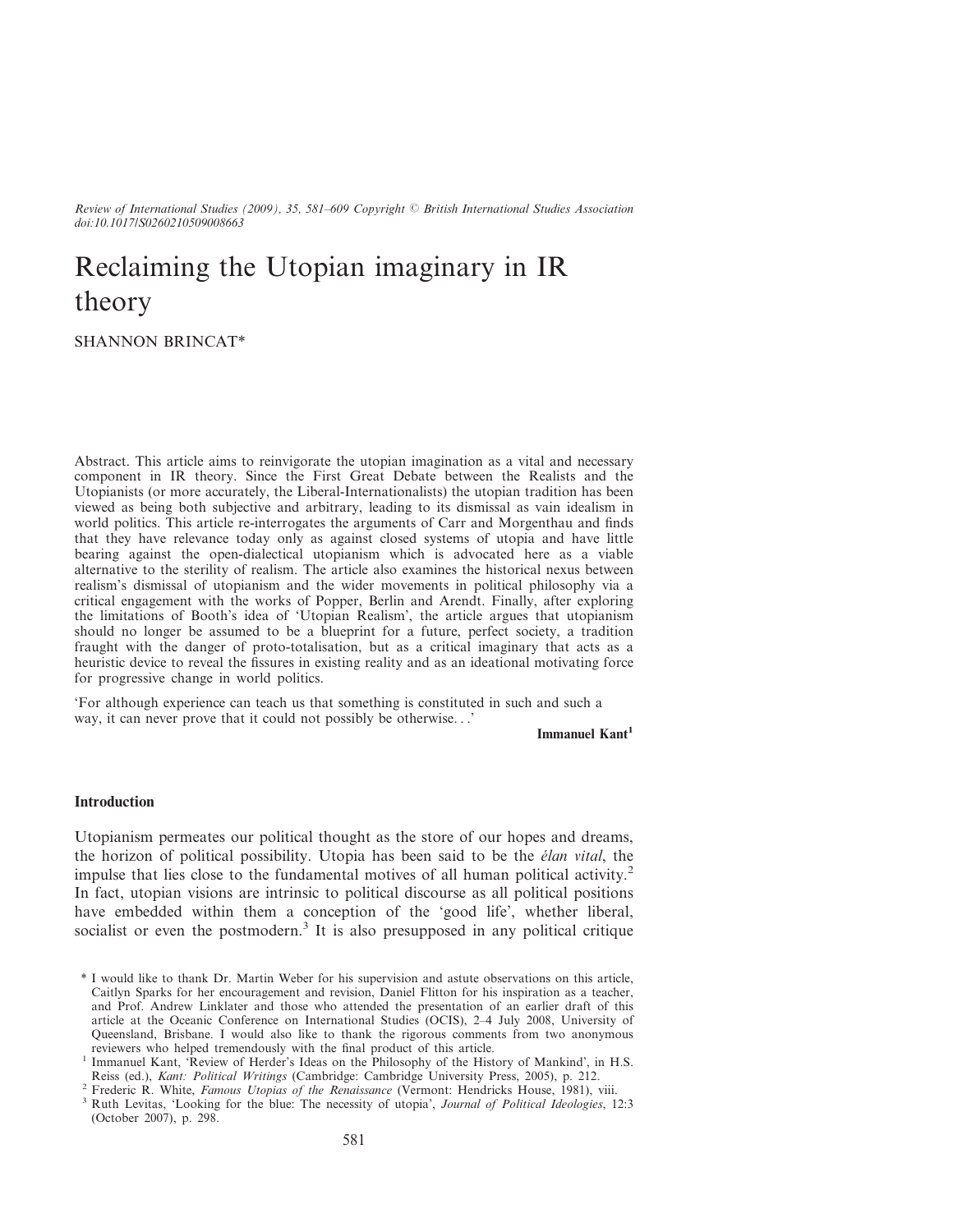of '*what is*' for the criticism of existing social conditions presupposes a world where that condition is  $not - a$  latent form of utopianism perhaps, but one that imagines a form of utopia nevertheless. In this article, utopianism is considered both reflective of existing conditions and as a stimulus to motivate change towards something 'better'. It is conceived not as an end-state of perfection *in perpetuum* but as a temporary achievement that varies in form and content between persons, generations and cultures and whose particular ideal, if, or when reached, is reformulated and pursued anew. However, as expressed by Sir Thomas More, echoing Aristotle,<sup>4</sup> the feature common to all utopias is that they are places we may *wish* for rather than *hope* for<sup>5</sup> – a statement which reveals the limitation of utopianism, the disconnect between its visionary promise and its actual capacity to transform society in its own image. Yet, despite this gap between wishing and hoping, this article argues that utopianism can still fulfil an important function in IR theory through the imagination of alternate 'better' worlds, however so conceived.

Utopia has been described as an 'umbrella' term, expressing a *desire* (Levitas) or *vision* (Sargisson) of different and better ways of being.<sup>6</sup> The dominant misconception of utopia as a perfect, static system has long been redundant within Utopian Studies but unfortunately persists in common parlance. The problems of such static 'blueprint utopias' is that they are unnecessarily restrictive and attempt closure on something that should be perceived as a *process* rather than as an *end condition*. Many have insisted on viewing utopia as such an open-ended process, what has been termed *processual utopianism*, a view shared in this article. For example, Sargisson calls utopianism 'transgressive' in that it aims to transgress existing systems and open new conceptual spaces.7 Similarly, for Jameson, utopia is not an idea but a *vision*; it is not abstract thought but the proving ground for 'utopian activity'.8 What underpins both these approaches is an emphasis on the creative function of utopian thought; the power of the utopian imagination as a 'suggestive device', a special category of normative political theory that is a useful source for socio-political 'inspiration'.<sup>9</sup>

This article does not aim at a reconstruction of the utopian tradition or offer a summary of its key thinkers.10 Nor does it suggest which forms of utopianism are to be encapsulated underneath its conceptual umbrella, however wide or narrow, one wishes to cast it. The aim of this article rather, is to highlight the element of *imagination* as the *productive power* of utopianism which, I contend, can play a powerful role in the rejuvenation of IR theory. So while there are different meanings of utopia, from the purely fictitious realms of Wells, $^{11}$  to the rebellious

- 
- II.<br><sup>5</sup> Sir Thomas More, *Utopia* (Hertfordshire: Wordsworth Editions, 1997).<br><sup>6</sup> Lucy Sargisson, *Contemporary Feminist Utopianism* (London: Routledge, 1996), pp. 1–2 and Ruth<br>Levitas, *The Concept of Utopia* (Hertfordshi

<sup>4</sup> See Aristotle, in J. Warrington (ed. and trans.), *Politics* (London: J.M. Dent and Sons, 1959), Book

<sup>&</sup>lt;sup>7</sup> Sargisson, pp. 1–2.<br><sup>8</sup> Fredric Jameson, *Marxism and* Form (Princeton: Princeton University Press, 1971), p. 173.<br><sup>9</sup> Barbara Goodwin and Keith Taylor, *The Politics of Utopia* (London: Hutchinson, 1982), pp. 213.

<sup>217, 221.</sup> <sup>10</sup> For reconstructions of the utopian tradition see Lewis Mumford, *The Story of Utopias* (New York: The Viking Press, 1974) and Marie Louise Berneri*, Journey Through Utopia* (London: Freedom Press, 1982) and E. Manuel and Fritzie P. Manuel, *Utopian Thought in the Western World* (New York: Belknap Press of Harvard University Press, 1979). <sup>11</sup> See H.G. Wells, *In the Days of the Comet* (London: Ariel Press, 1999).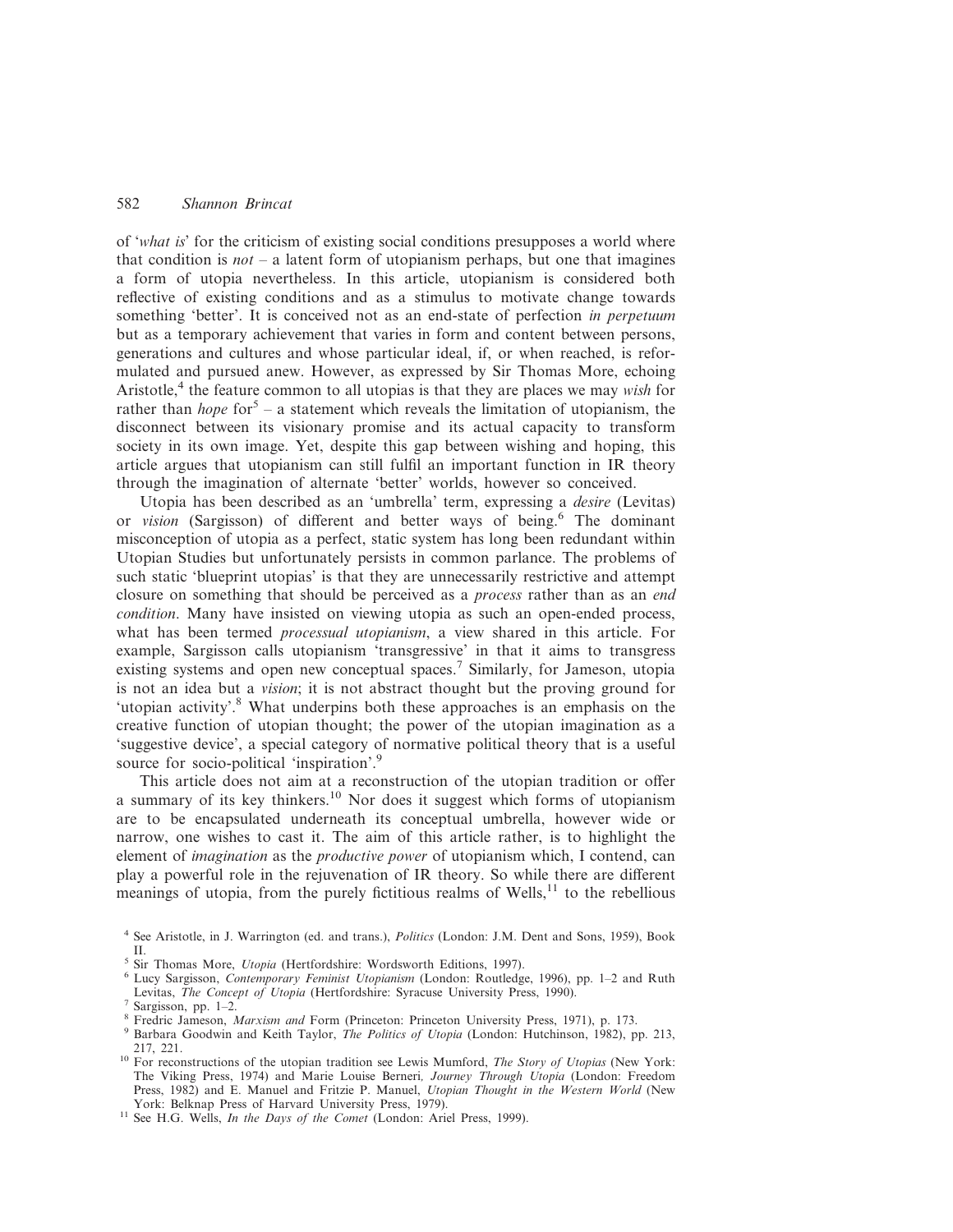parodies of Rabelais, $^{12}$  or even the rigidity of set blueprint utopias like Plato's *Republic*, <sup>13</sup> what is under consideration here is not the various *forms* that utopia may take but the act of imagination itself that is prefigured within any given form of utopian thought. To draw an analogy, the spirited slogan espoused by our most famous contemporary liberal ideologue – the 'Yes We Can' campaign of President Barak Obama<sup>14</sup> – is illustrative of this power of imagination. For it is not in giving a detailed blueprint of *what* it is that we can do that is under consideration here – what we *can* do varies with time and space and is reflective only of our material capacities. Whatever this determination may be, the productive aspect of utopianism is the very act of imagination itself and the optimism of possibility that emanates from affirmations such as 'Yes We Can'. It is this power of imagination, the acts that flow from thinking *we can*, that is of crucial significance for movements of change in society and world politics. For without this initial act of imagining, there can be no movement. Imagining that we can change is the precursor to doing so.

Moylan's concept of a 'critical utopia' is paradigmatic in this regard as it suggests that the utopian imagination represents a liberated zone from which anti-hegemonic forces can attack the present and move openly toward an emancipated and radically open future.<sup>15</sup> Viewed in this way, the utopian imagination is part of the historical process and not external to it; it is the thought of that what is not *yet* attained which contributes to the oppositional rejection of that which *is*. <sup>16</sup> This nascent rationalism means that utopianism can not only critically subvert current ways of existence by revealing them as *reductio ad absurdum*<sup>17</sup> but also vindicates the imagination of something better as a productive pre-political act towards change. In other words, it is through the fantasising powers of the imagination that utopianism can oppose the affirmative culture maintained by dominant ideologies and become a proto-political act, an 'expression of social change', by envisioning what is *not yet*. 18

Yet despite these promising features of utopianism, there has existed an unremitting suspicion against the utopian tradition in both political philosophy and IR theory – and Shklar has shown just how widespread the hostility towards utopianism has been historically.19 Utopianism's detractors have long rejected it as being a mere rationalist construct with an insufficient basis in material reality to warrant its inclusion as part of the proper subject matter of political studies, to be therefore summarily 'dismissed'.20 Other, more vociferous condemnations have

<sup>12</sup> See Rabelais, 'Abbey of Theleme', in Frederic R. White (ed.), *Famous Utopias of the Renaissance*,

<sup>&</sup>lt;sup>13</sup> Plato, 'The Republic' in *The Dialogues of Plato*, trans. by B. Jowett (New York: Random House, 1974).

<sup>&</sup>lt;sup>14</sup> President Barack Obama, 'Obama: Victory Speech', (Acceptance Speech of President Elect Barack Hussein Obama), *The New York Times*, 5 November 2008, available at: [http://elections.nytimes.com/](http://elections.nytimes.com/2008/results/president/speeches/obama-victory-speech.html)<br>2008/results/president/speeches/obama-victory-speech.html# accessed on 20 January 2009.

<sup>&</sup>lt;sup>15</sup> Tom Moylan, *Demand the Impossible* (New York: Methuen, 1986), p. 28.<br><sup>16</sup> Ibid., pp. 24, 26.<br><sup>17</sup> Raymond Ruyer, *L'Utopie et les Utopies* (Paris: Presses Universitairies de France, 1950), pp. 4–5.<br><sup>18</sup> Moylan, pp.

Press, 1967), viii and Russell Jacoby, *The End of Utopia: Culture and Politics in an Age of Apathy* (New York: Basic Books, 1999), p. 158.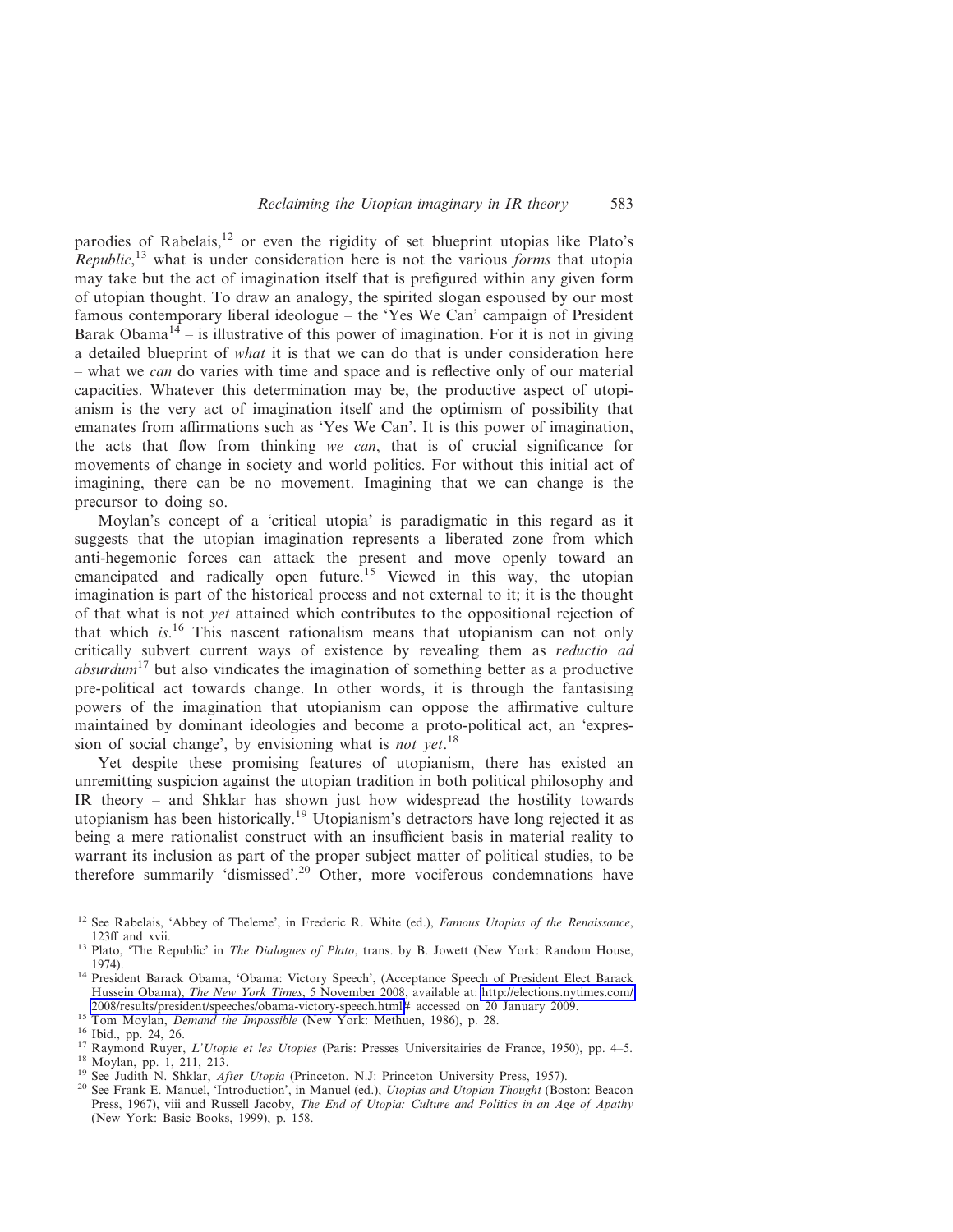claimed utopianism as heretical and idolatrous, $21$  and some have even gone so far as to claim that '[u]topia is dead'.<sup>22</sup> However, I am far less sanguine than these morticians of the discipline who are happy to deaden the political imagination to the possibility of a better future. In agreement with the Kantian premise stated above, that while experience may confirm the ways things *are* that this does not prove that they *could* not be otherwise, this article aims to espouse the theoretical benefits that may flow from reclaiming the utopian imaginary in IR theory. Utopianism should no longer be assumed to be a blueprint for a future society but a critical imaginary that acts as a heuristic device to reveal the fissures in existing reality, an ideational motivating force for progressive change towards 'betterment'. I argue that an *open-dialectical* utopianism that emphasises the capacity of imagination can provide IR theory with the potential to be a more critical, even transformative discipline.

# **Utopianism and realism in IR theory**

'I can't believe THAT!' said Alice.

'Can't you?' the Queen said in a pitying tone. 'Try again: draw a long breath, and shut your eyes.'

Alice laughed. 'There's no use trying' she said: 'one CAN'T believe impossible things.'

'I daresay you haven't had much practice'' said the Queen. 'When I was your age, I always did it for half-an-hour a day. Why, sometimes I've believed as many as six impossible things before breakfast. . .'

## **Lewis Carroll,** *Through the Looking Glass***<sup>23</sup>**

Sometime in the shadowy inter-war years saw the demise of utopianism as a viable aspect of IR theory. E.H. Carr gave the date of utopianism's actual death in the events of  $1931<sup>24</sup>$  and while that may or may not be accurate, one of the many casualties of World War II was the utopian imaginary and its replacement with what Levitas has described as an 'anti-utopian utopianism' – a political sphere that represses and obscures images of the good life, effectively removing them from consideration.<sup>25</sup> One reason why IR theory has shown only the most sedentary flickers of a transformative capacity is, I contend, because of this dismissal of the utopian tradition near to the discipline's inception in the debates between realism and liberal internationalism. Carr's so-called 'devastating attack' on utopianism contained in the opening salvo of *The Twenty Years' Crisis* has been the widely accepted as the *coup d'état* of all utopian thought in IR.26 In the aftermath of this First Great Debate, it was the methodology of realism that prevailed having 'irrefutably' discredited its alternative. Since then, like *Alice in Wonderland*, IR

<sup>&</sup>lt;sup>21</sup> See Thomas Molnar, *Utopia, the Perennial Heresy* (New York: Sheed and Ward, 1967).<br><sup>22</sup> Judith Schklar, 'The Political Theory of Utopia: From Melancholy to Nostalgia', in Manuel (ed.),<br>*Utopias and Utopian Thought*,

<sup>&</sup>lt;sup>23</sup> Lewis Carroll, *Through the Looking-Glass* (London: Penguin, 1998), p. 174.<br><sup>24</sup> All references to Carr are taken from E.H. Carr, *The Twenty Years' Crisis: 1919–1939* (Hong Kong: Macmillan, 1978), pp. 1–12, 21–27, 4

<sup>&</sup>lt;sup>25</sup> Levitas, 'Looking for the blue', p. 298.<br><sup>26</sup> See Scott Burchill, 'Realism and Neo-Realism', in S. Burchill, A Linklater et al (eds), *Theories of International Relations* (London: Macmillan, 1996), p. 67.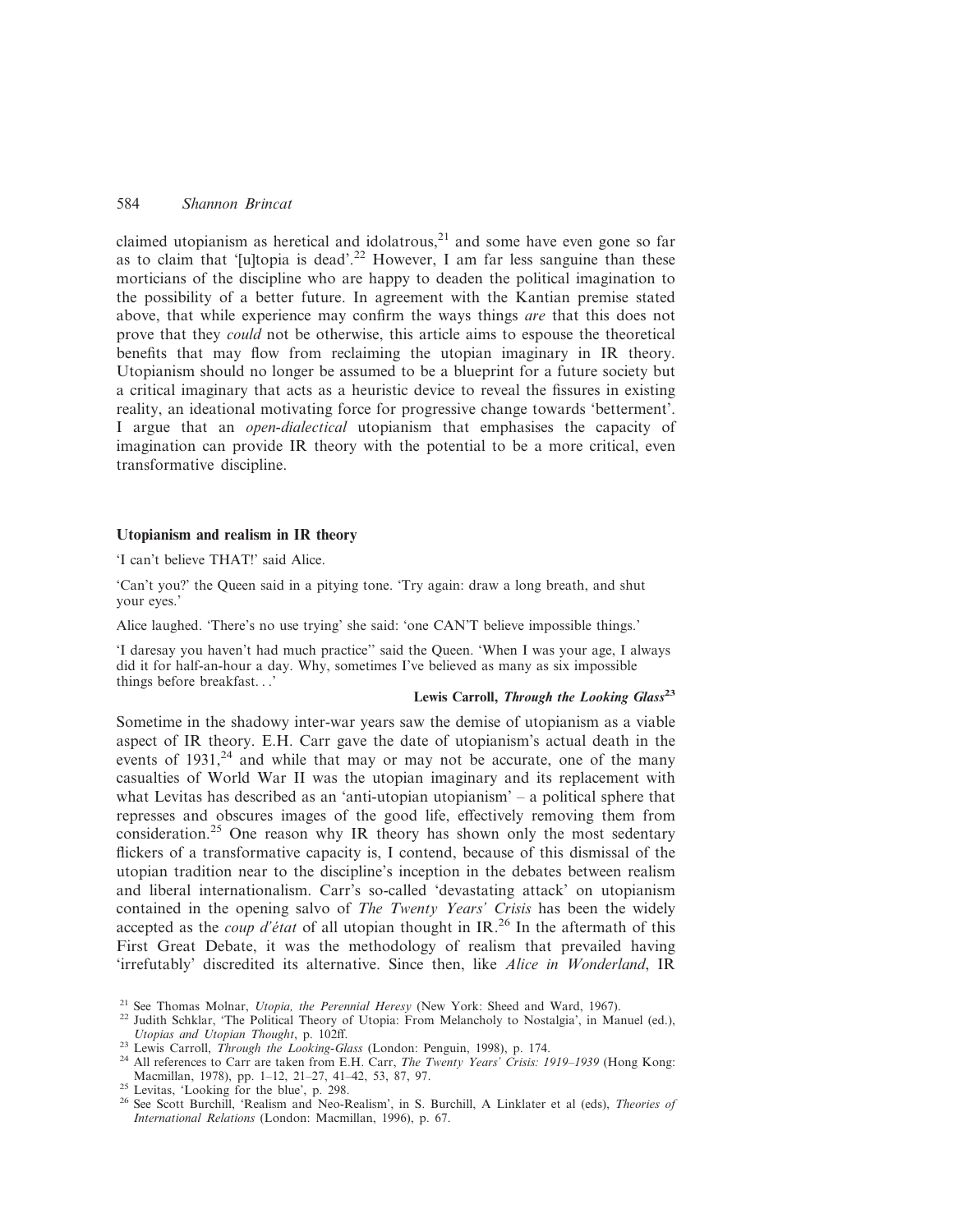theory has had little practice in imagining what it considers '*impossible things*.' For all its sensibilities, mainstream IR simply cannot see beyond the lens of its own looking-glass, where what is possible is deemed impossible, where what is in principle alterable is cast with permanence. That is, if the dominant approach to the field cannot believe what it considers *impossible* – and the immutability thesis of realism holds that any form of progressive change constitutes such an impossibility<sup>27</sup> – then not only is all imagination of betterment expunged from disciplinary knowledge but so too is any conceptualisation of change at all. In this way, realism asphyxiates thought in IR because of its inability to imagine anything other than what *is*. <sup>28</sup> As shall be seen however, the philosophical grounds on which the forced exile of utopianism from IR was compelled are not as unassailable as is so widely assumed.

Carr dismissed utopianism on the epistemic ground that it was abstract and metaphysical, and on the normative ground that the utopianist's desire for justice and perfection could rupture the ordered fragility of the international *status quo*. 29 In distinction, realism sought to compel IR theorists to reflect only on empirical, non-ideal features of the world system, and to thus constrain the political imagination to present conditions alone. Yet these core realist assumptions suffer from two fatal contradictions. The first is the ontological problem that pertains to the relative position of different actors within the world system that would give different considerations to what is deemed objectively possible and desirable in world politics. What is considered impossible for the realist may be considered possible (and necessary) for peripheral groups who have long-term aims for the transformation of political power and community.30 The second contradiction relates to the false logic inherent to Carr's assumption of impossibility – any estimation of the possibility or impossibility of utopian transition is not a *prima facie* ground for dismissing utopianism altogether. There can be no logical certainty deducible from a subjective *estimate* of what is considered possible, nor does Carr substantiate what it is exactly that makes utopianism impossible, other than vague references to the superiority of a scientific approach.<sup>31</sup> This view completely excludes the powerful *ideational* role that the utopian imagination can have at the level of *will* formation of agents in inspiring change. Moreover, such an argument only concerns the *probability* of change – and one could contend that the material/productive basis of society today provides far more potential for positive transformations towards utopia than has hitherto existed in history.

Carr's condemnation of utopianism is relatively well-known in the discipline but what receives far less attention is how Carr derived much of his conceptualisation of utopianism from a particular interpretation of Mannheim's seminal work, *Ideology and Utopia*. <sup>32</sup> One fundamental fault was that Carr did not sufficiently express the dialectical relationship between realism and utopianism that was crucial

<sup>27</sup> See Richard Wyn Jones, 'Introduction: Locating Critical International Theory', in *Critical Theory &*

<sup>&</sup>lt;sup>28</sup> Frederic Jameson, 'Towards Dialectical Criticism', in M. Hardt, K. Weeks (eds), *The Jameson Reader* (Oxford: Blackwell, 2001), p. 69.

<sup>&</sup>lt;sup>29</sup> Carr, *The Twenty Years' Crisis*, p. 30.<br><sup>30</sup> Goodwin, Taylor, *The Politics of Utopia*, p. 214.<br><sup>31</sup> Carr, *The Twenty Years Crisis'*, pp. 2–3.<br><sup>32</sup> All passages from Mannheim are taken from Karl Mannheim, *Ideology* Routledge and Kegan Paul, 1966) pp. 4,54, 69, 79, 173, 177, 183–4, 196.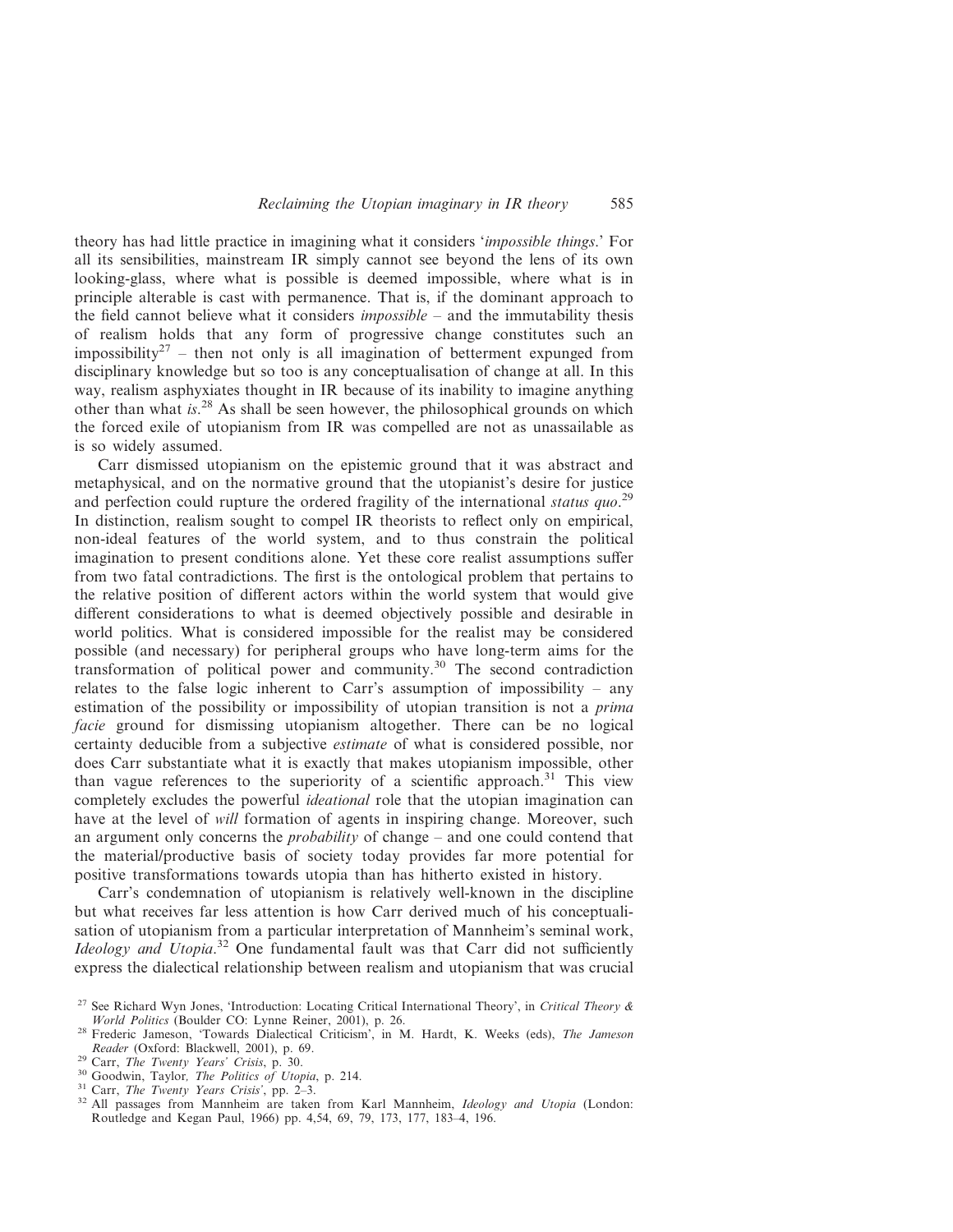to Mannheim's work and which IR, to its detriment, has since largely forgotten. This resulted in the problematic labelling as 'utopian' of all those theories deemed incongruous with reality<sup>33</sup> which, in turn, enabled the rejection as 'utopian' of a wide range of approaches in IR, from the revolutionary to the merely reformist. For example, it was the 'teleological aspect' regarding the 'desire to prevent war' that allowed Carr to condemn liberal internationalism as 'markedly and frankly utopian'.34 That is, it was the desire for peace alone that attracted the charge of utopianism to liberal internationalism. The problem with such an expansive notion of what could infract upon the disciplinary boundaries of IR theory, so narrowly conceived, was that it created a ready-made abeyance to any other normative goal considered more improbable than peace. Questions of attaining freedom, liberty, emancipation, or of overcoming injustice, poverty, and inequality – all would be marginalised as thematically utopian to be expunged from the agenda of the discipline altogether.

Part of this problem can be corrected by a closer reading of Mannheim's work. In *Ideology and Utopia*, Mannheim makes a distinction between *ideologies*, errors derived from a distorted conceptual apparatus which served to perpetuate the existing order, and, *utopias* which worked 'in opposition to the *status quo*' and served to disintegrate it. It was only those ideas that transcended 'reality' and which 'tended to burst the bonds of the existing order' that were to be referred to as utopian.35 Mannheim's analysis revealed the ideological function played by those theories that profess to reflect 'reality' and how they act to preserve existing conditions. For example, Mannheim exposed the limitations of the *pragmatic* view in the social sciences, warning us to be mindful of the interrelationship between an alleged intellectual point of view and the social position occupied by it.<sup>36</sup> For Mannheim, knowledge is distorted and ideological when it fails to take into account new realities and when it attempts to conceal such developments by continuing to analyse them in categories that are no longer appropriate.<sup>37</sup> One can see a clear parallel here with contemporary neo-realism which denies that there has been any substantive development in the reality of world politics and thus continues to analyse the world system in categories derived from the Cold War period.<sup>38</sup> Mannheim argued that those who refuse to go beyond the traditions of their discipline merely reflect a defence mechanism which attempts to insure them against the questioning of their own presuppositions. Such traditionalists find it impossible to arrive at a more comprehensive vision made necessary by new conditions.39

Mannheim does not, of course, explicitly implicate realism as part of the dominant ideology as his work was not concerned with the field of IR theory specifically. However, by showing that those forms of thought that support the

<sup>33</sup> Ibid., pp. 4, 196. <sup>34</sup> Carr, *The Twenty Years Crisis'*, pp. 11–2. <sup>35</sup> Mannheim, *Ideology and Utopia*, 54, pp. 173–84. See also Paul Ricoeur, *Lectures on Ideology and*

<sup>&</sup>lt;sup>36</sup> Mannheim, *Ideology and Utopia*, p. 69.<br><sup>37</sup> Ibid., p. 86.<br><sup>38</sup> For example, see Kenneth N. Waltz, 'The Continuity of International Politics', in K. Booth and T. Dunne (eds), *Worlds in Collision: Terror and the Future of the Global Order* (New York: Palgrave, 2002). <sup>39</sup> Mannheim, *Ideology and Utopia*. pp. 90–3.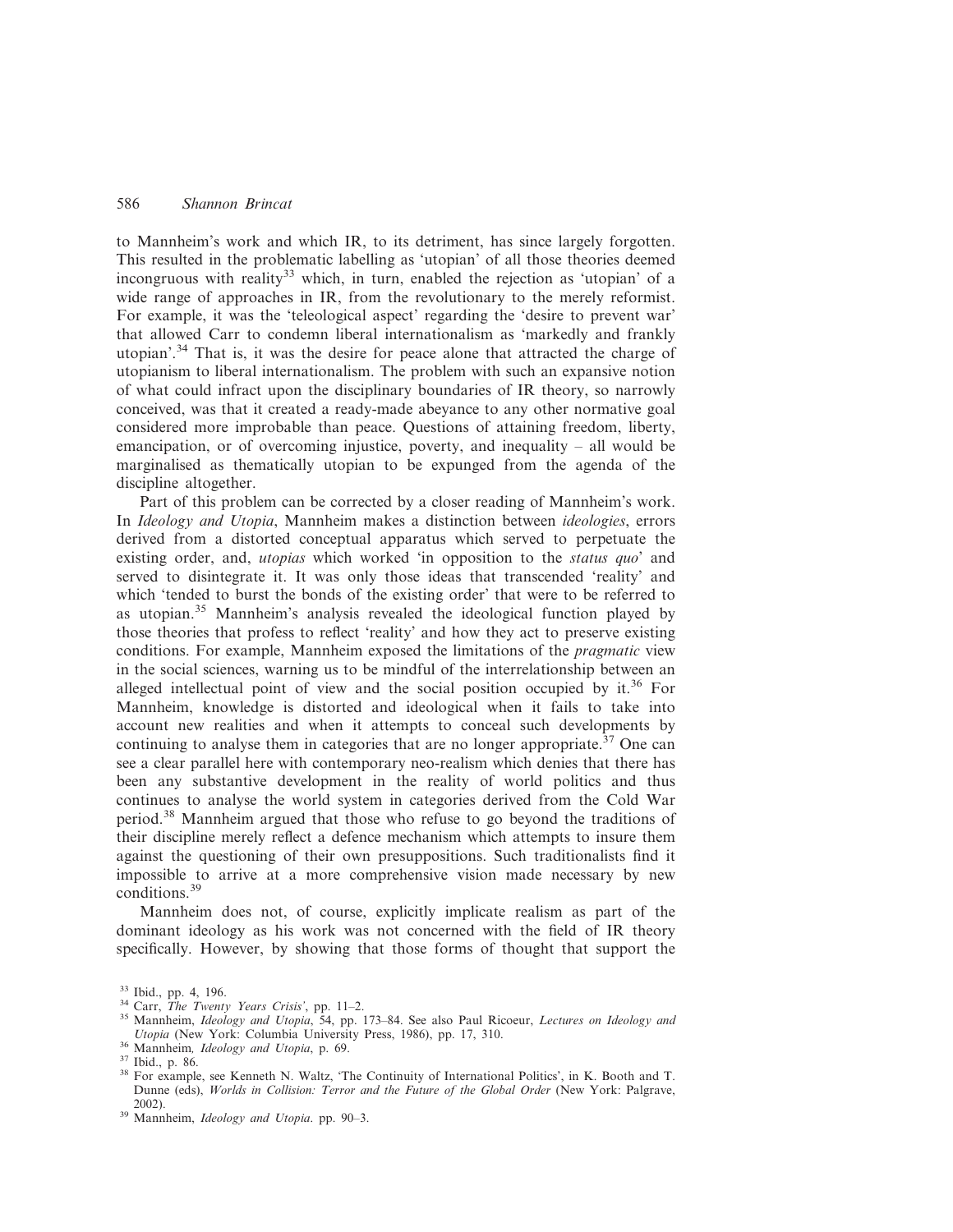*status quo* and which tend to denigrate as 'utopian' any ideas that seek to alter it are 'ideologies', the logical inference can be drawn that realism constitutes such an 'ideology' within Mannheim's typology – a position which the arguments of Cox, Ashley and others in the Third Great Debate support.<sup>40</sup> For Mannheim, what is touted as 'utopian' is that which is judged so by those '*representatives of the given order*' and whether they consider the idea to be unrealisable.<sup>41</sup> So while ideology and utopia are both clearly incongruous with reality, the point to take from Mannheim is that it is the representatives of the given order who serve the privileged function of determining what is considered *utopian* and *ipso facto* possible or impossible in world politics. We can see part of this role being assumed subsequently by specific realist and neo-realist theorists in the discipline – the aptly named 'doorkeepers' to borrow from Blieker<sup>42</sup> – who alone determine what approaches are to be labelled as utopian in the pejorative sense, to be thus excluded from the agenda of IR 'proper'.

Mannheim clearly warned us of the dangers of the dominance of ideologies. For him, such domination would mean the complete disappearance of all 'reality transcending doctrines' from political study and ultimately lead to a 'matter-offactness', a 'decay of the human will' and a 'static state of affairs'. The paradox would result that while humanity would have achieved a high degree of 'rational mastery' in the world, it would be left without any ideals or the will to 'shape history'<sup>43</sup> Nevertheless, Mannheim held out hope for the capacity of humanity to become aware of 'the necessity of wilfully choosing our course' and emphasised the need for 'an imperative (a utopia) to drive us onward.' For him, it is only when we know what our 'interests' are and make a transition towards them, that we are in a position to inquire into 'the possibilities of the present situation, and thus to gain our first insight into history'.44

When Mannheim is portrayed in this critical light, it dramatically alters the frame of reference for the debate between realism and utopianism in IR. It shifts focus from one centred on the subjectivity of utopianism to one that implicates realism with serving, *in actuality*, the subjective interests of the existing powers. For by making the ontological error that what it considered unrealisable in the given order as if it were unrealisable in any other, realism suppresses the validity of any claims that suggest the possibility of change. By labelling everything that goes beyond the present order utopian, the realist can set at rest the anxiety that may arise from utopias that *would* be realisable in another order.<sup>45</sup> It cannot countenance that the utopianism of today may become the reality of tomorrow.46 In this context, Mannheim reinforces the importance of the utopian imagination because he seeks to locate where 'transcendent ideas' become active, that is, where they become forces leading to the transformation of existing reality.<sup>47</sup> Mannheim

<sup>40</sup> See Robert W. Cox, 'Social Forces, States and World Orders: Beyond International Theory', *Millennium*, 10 (1981) and Richard Ashley, 'Political Realism and Human Interests', *International*

<sup>&</sup>lt;sup>41</sup> My emphasis added. Karl Mannheim, *Ideology and Utopia* pp. 176–7.<br><sup>42</sup> See Roland Bleiker, 'Forget IR Theory', *Alternatives*, 22:1 (1997), p. 65.<br><sup>43</sup> My emphasis added. Karl Mannheim, *Ideology and Utopia*, pp. 22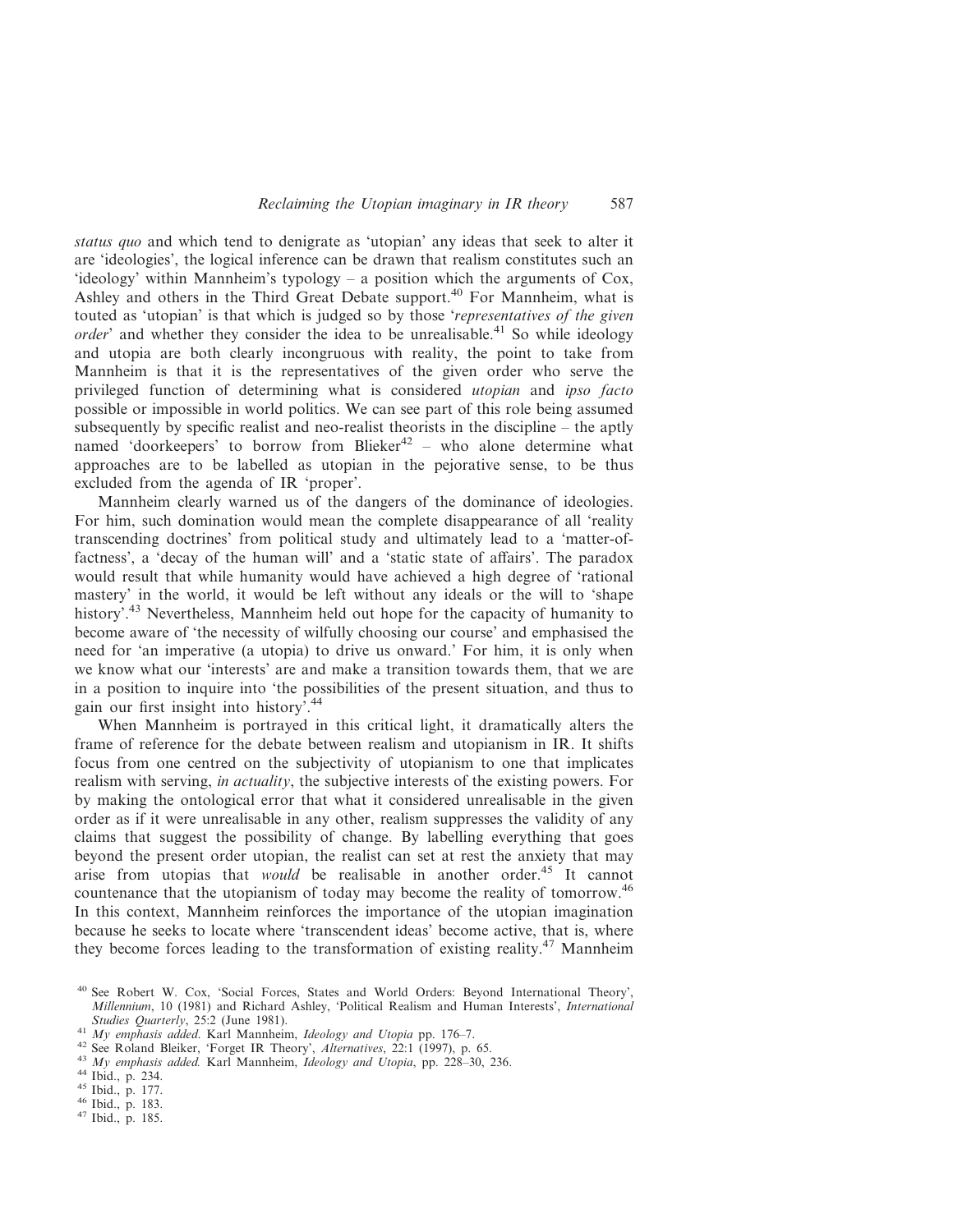goes on to espouse the importance of individual creative power, the 'novel' and unique human mind that can break beyond the bounds of the existing order, though he warns us to not overestimate the prominence of the individual or our abilities to affect such transformations.<sup>48</sup>

Mannheim posits that imaginary imperatives are not absolute but are a part of concrete life processes, they die away when they are outmoded and they can be realised only in given structural situations.<sup>49</sup> As such, Mannheim offers a processual view of utopianism that explicitly refers to the transformative, mobilising nature of utopian ideas. Yet if Mannheim is considered as taking a processual view of utopianism, the question is how concrete does this depiction of utopia have to be? If utopianism can shatter reality only by being an *end-state*, then this would prescribe set blueprint forms of utopia. Alternatively, if utopia is viewed as a *process* (that is, that whatever is 'different' has the potential to shatter reality), then it does not require a telos of any kind. In fact, from this processual view, deterministic blueprint utopian ideas inevitably become ossified ideologies over time. When viewed as a process however, the imaginary of utopia acts as a negative pushing and pulling against reality, a joint process of thought and action (praxis). Utopianism here becomes something *for* agency and something *against* reality that need not be confined to any set form. *The Life of Brian* therefore captures the power of the utopian imagination far better than the rigid rule of Plato's Philosopher Kings. Brian's plea that he 'hates the Romans' is not followed by a detailed plan to be followed by the People's Front of Judea, nor is his imagination fixed on one monist alternative but simply evokes a sense, no matter how vague, of a place somewhere *else*. <sup>50</sup> Rather than lamenting this lack of concreteness, it is being *against* reality, *knowing* the possibility of change and *imagining* something that is *not yet* (no matter how ill-defined or 'fuzzy' the notion may be) that is the power of the utopian imaginary as a process for human agency.

Unfortunately, many IR theorists have failed to fully grapple with Mannheim's ideas and have instead rested on particular, isolated passages taken from Carr's incomplete reading. However, one must be wary to not conflate Mannheim's ideas with Carr's. While Mannheim was undeniably an inspiration, Carr's actual arguments against utopianism depart significantly from Mannheim's approach. That is, Carr argued that the classical liberal view of world politics was 'essentially utopian' because it was not based on the balance of forces, nor on the practical needs of the period, but on rational *a priori* principles which such utopianist's assumed only needed to be *applied* in other contexts to be successful.<sup>51</sup> The problem for Carr was that the teleology of utopianism preceded its analysis, with the result that while utopian rationalism could envision utopia, it could not make it real.<sup>52</sup> Carr thus associated utopianism with the 'initial stage' of an 'infant' science whereby the solutions propounded had no logical connection with the conditions of the problem and were 'the product, not of analysis, but of

<sup>&</sup>lt;sup>48</sup> Ibid., p. 186.<br><sup>49</sup> Ibid., pp. 186, 216.<br><sup>50</sup> This should not be misconstrued as implying that utopian imagination only arises in opposition to something. As the reference to the Obama Campaign highlights, utopian imagination can elicit positive affirmations also. Monty Python, *The Life of Brian*, (T. Jones, Director), Python (Monty)

Pictures, 1979. <sup>51</sup> Carr, *The Twenty Years' Crisis*, p. 27. <sup>52</sup> Ibid., pp. 8, 27.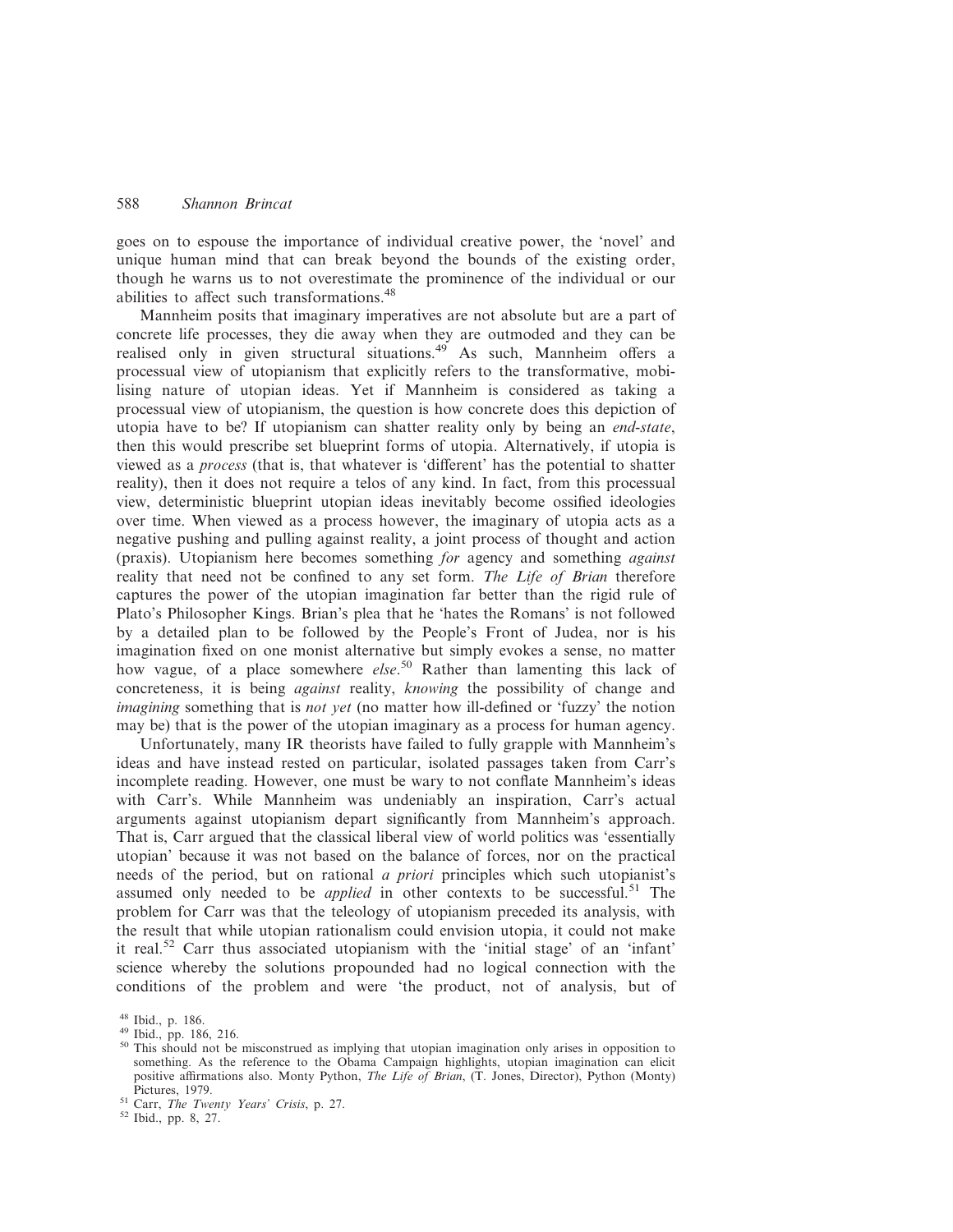*aspiration*'.53 The advent of realism was held to be the endpoint of IR's maturation process and the 'corrective' to the exuberance of utopianism,  $54$  ushering in the breakdown of such 'visionary projects'.<sup>55</sup>

What has been subsequently overlooked in many realist texts however.<sup>56</sup> is that Carr's criticism of utopianism was directed at the fact that liberal internationalists invested their hopes in an assumed 'harmony of interests' between states and *not* because of their utopian imagination of a 'better' world.<sup>57</sup> Carr indicted the 'harmony of interest' thesis as nothing but subterfuge designed to augment the position of powerful states, a 'cloak' for the vested and privileged interests in the world system.58 What animated Carr's concern was the 'collapse of the whole structure' of this alleged harmony as professed by the winners of Versailles and not the utopian imaginary at all.<sup>59</sup> Similarly, contemporary IR theory has also largely forgotten Carr's belief that there existed a necessary complementarity between realism and utopianism that echoed Mannheim's dialectical approach. $60$  That is, within the very same pages of *The Twenty Years' Crisis* that allegedly sounded the death knell of utopianism, Carr openly recognised that the political sciences 'can never wholly emancipate themselves from utopianism' and he discusses, if only briefly, the important dialectic between realism and utopianism suggesting that the latter is needed to counteract the 'barrenness' of the former.<sup>61</sup> So while Carr charged utopianism with naivety, he indicted the realist with something even more insidious: *sterility*. <sup>62</sup> Without the utopian element Carr claimed that realism would fall 'easily to determinism' and become 'impotent to alter the course of events'. To counter this, Carr posited that utopianism was necessary to demonstrate that 'altruism' is not an 'illusion' in the world and to expose the 'naked struggle for power' behind the realist analysis which would make 'international society impossible.<sup>63</sup>

This dialectic between utopianism and realism is of crucial importance. Booth has explored Carr's ambiguity on the relation between these two poles and finds it to be expressive of Carr's uncertainty on this issue.64 For Booth, Carr was a potential 'utopian realist' because he saw the need to balance realism with utopianism for effective political thinking, a theme which was particularly evident in Carr's plea for extending community beyond national frontiers.<sup>65</sup> To extol either realism or utopianism at the expense of the other would lead to an analytic

- 
- <sup>53</sup> *My emphasis added*. Ibid., pp. 5, 8, 7.<br><sup>54</sup> See Michael Cox, 'Introduction to Carr' in E.H. Carr (ed.), *The Twenty Years' Crisis: 1919–1939*, (New York: Palgrave, 2001), p. xxiii.<br><sup>55</sup> Carr, *The Twenty Years' Cris*
- 
- <sup>56</sup> For example, see Hans Rommen, 'Realism and Utopianism in World Affairs', *The Review of Politics*, 6:2 (April 1944), p. 198.
- 
- 
- <sup>57</sup> Scott Burchill, 'Introduction', in *Theories of International Relations*, p. 5.<br><sup>58</sup> Carr, *The Twenty Years' Crisis*, ch. 4.<br><sup>59</sup> Ibid., pp. 62, 51. It should be noted that elsewhere Carr explores the inter-war perio but without condemning utopianism. See E.H. Carr, *International Relations between the Two World Wars 1919–1939* (Melbourne: Macmillan, 1967).<br><sup>60</sup> Mearsheimer's portrayal of the 'tragedy' in IR is symptomatic of this trend. See Mearsheimer's
- 'Bedrock Assumptions' in John Mearsheimer, *The Tragedy of Great Power Politics* (New York:
- 
- <sup>61</sup> Carr, *The Twenty Years' Crisis*, p. 10.<br>
<sup>62</sup> Ibid., p. 12.<br>
<sup>63</sup> Ibid., pp. 9–13, 97.<br>
<sup>64</sup> Ken Booth, 'Security in Anarchy: Utopian Realism in Theory and Practice', *International Affairs*,<br>
<sup>64</sup> Ken Booth, 'Secur
- <sup>65</sup> See Ibid., citing Carr, *The Twenty Years' Crisis*, pp. 223, 13, 97, 220, 93, 172, 89, 239.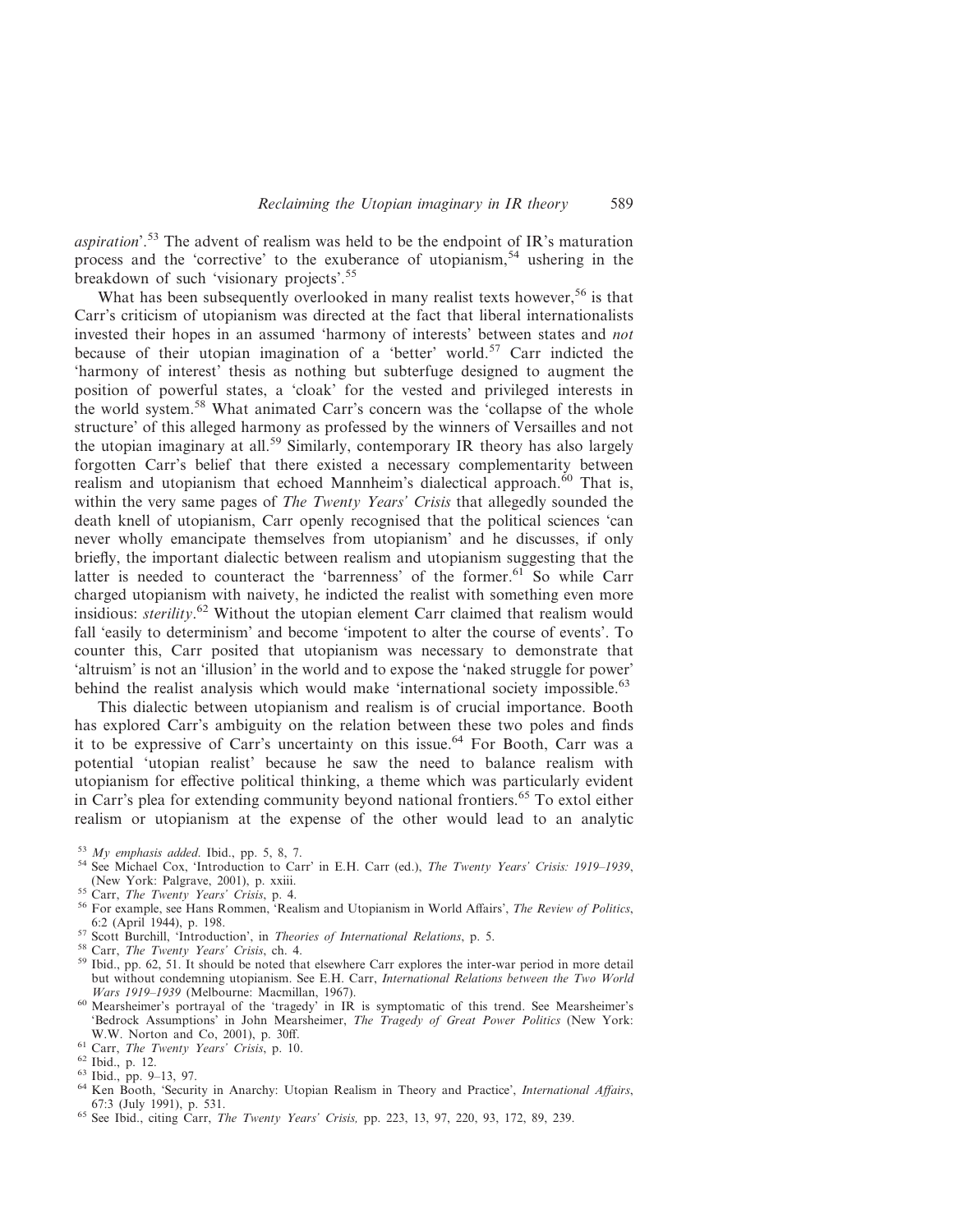imbalance; either one would be too constrained by 'reality' to make progressive (utopian) changes, or one would be too idealistic (utopian) to give the foundation necessary to bring about such desired changes in reality. In this realist/utopian dialectic, there is no logical contradiction between the ethical projection of an ideal and the critical analysis of the real but rather, a necessary complementarity.<sup>66</sup> This dialectic involves simultaneous movements between transcendence and immanence, for as argued by Schuler, immanent analysis without utopia is blind and utopia without immanent analysis is empty.<sup>67</sup> Moylan made a similar observation regarding Mannheim's work. He found that the distinction between ideology and utopia should not be reduced to simplistic binary opposites. Instead we must view the relationship between utopia and ideology as being both related and opposed – the utopian impulse operates dialectically by both *sustaining* and *pulling* against reality.68 Read in this light, Carr and Mannheim suggest the need for some form of dialectical sublation (*aufhebung*) between realism and utopianism to transcend the impasse in contemporary IR theory that has resulted from the dismissal of utopianism.

Jameson offered an insight into how this realist/utopian dialectic works by illustrating how anti-utopian ideas must, sooner or later, reveal themselves to be forms of utopianism in their own right. $69$  For example, realism attempts to combat utopianism by evoking a supposedly 'real' account of the world and yet its theory of a self-perpetuating world system is as ahistorical and idealised as any utopian fantasy. The realist's construction of world politics is rendered without much reference to political history or political economy but is derived from 'systemic' features alone, with the result that its account is far removed from reality. To the extent that realism misses out or downplays certain key aspects of world politics it takes on the very characteristics that it condemns as being utopian. Yet, as argued by Ashley, one is not even allowed to ask how such ideas are formed under realism. The subjective process of theory construction is rendered mysterious and is bracketed off from the scope of rational inquiry; realism disallows explorations of these subjective processes even as it depends on them.70

It is for this reason that Jameson contended that utopian optimism generates the formation of conservative (dystopian) attitudes of resignation and it is here that utopia and realism merge as two variations on the same theme, one dynamic and optimistic, the other static and pessimistic: one side, conscious and open in the expression of its projected vision of betterment, the other which is made apprehensive by its own inherent normativity and who thus attempts to conceal it. Yet, both nevertheless constitute forms of the utopian mentality and turn against each other by demanding that the other is to correspond with what *it* considers important (the imagination of 'betterment' for the utopian, the objective study of 'reality' for the realist). What each disputes is the relative worldview of the other and each employs a range of arguments to establish how their own worldview, ontology and episteme constitute a more sufficient theoretical position. This is why

<sup>66</sup> Melvin J. Lasky, *Utopia and Revolution* (Chicago: The University of Chicago Press, 1976), p. 593. <sup>67</sup> Jeanne A. Schuler, 'Reasonable Hope: Kant as Critical Theorist', *History of European Ideas*, 21:4

<sup>&</sup>lt;sup>68</sup> Tom Moylan, *Demand the Impossible*, pp. 18–9.<br><sup>69</sup> Jameson, 'Utopianism and Anti-Utopianism', in the *Jameson Reader*, p. 392.<br><sup>70</sup> Richard Ashley, 'Political Realism and Human Interests', pp. 216–7.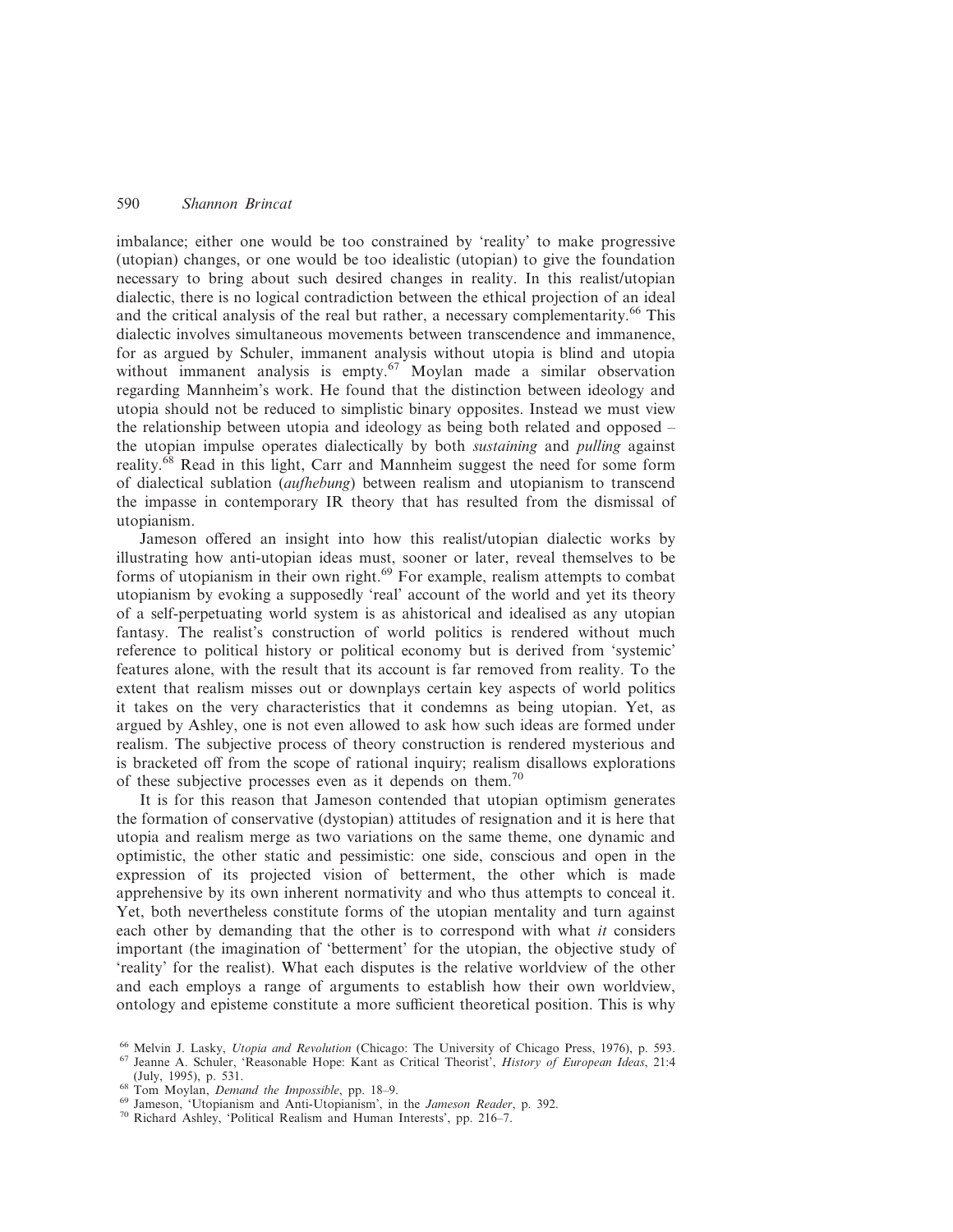so many of the debates between realism and utopianism revolve around the objective/subjective nexus, with each side claiming that the other has their head in the proverbial sand. Despite the intractability of this dispute, it is this dialectical tension that offers fruitful grounds for a possible synthesis of both approaches, a movement from mere projections of ideal worlds to visions that approximate more closely events transpiring in this world. Utopia and reality are thus distinct, yet equally important planes in world politics.<sup>71</sup> The dialectical contradiction between realism and utopianism heightens the utopian 'intensity'72 and offers the possibility of sublating both towards a higher understanding of world politics.

Consequently, Carr represents a far more limited attack on utopianism as an *imaginary* than the mass of subsequent realist IR literature has suggested. Not only does Carr offer the utopian imagination a fundamental role to play in world politics so as to counter the banality of realism, his actual objection to utopianism does not centre on liberal internationalism's vision of a 'better', peaceful world, but its assumption of the 'harmony of interests' that masked the designs of powerful states. His argument therefore attacks utopianism at best tangentially, and when coupled with Carr's unambiguous statement that 'any sound political thought must be based on elements of both utopia and reality', does not deny the validity of utopianism but actually endows it with a fundamental role in IR theory. As he affirms, the study of politics is 'not only of what is, but of what ought to be.<sup>73</sup> Carr openly acknowledged '[t]he wish is father to the thought' and it is the role of the utopian imagination to envision a more just society that is so necessary in world politics today.<sup>74</sup> Carr's legacy therefore suggests that the problem does not lie with utopianism but the fact that there is not enough of its imaginary in contemporary IR theory to balance the sterility that results from the dominance of realism.

The other towering figure and founding father of realism, Hans Morgenthau, would come to dismiss utopianism somewhat differently. In distinction to Carr, Morgenthau's position against utopianism was premised on what Waltz would later call a 'first image' analysis,<sup>75</sup> the range of supposed 'objective laws that have their roots in *human nature*'. For Morgenthau, the negative characteristics of our anthropology precluded the peaceful, moral conduct of international relations that utopianism promised as we were deemed to possess an innate urge for power: *animus dominandi*. He argued that IR theory had to separate itself from naïve utopian rationalism – a view that he considered was mere 'prejudice and wishful thinking' – to instead focus solely on 'what is true objectively.<sup>76</sup> Morgenthau thus merely repeated the well-worn argument against utopianism as being concerned with the land of 'escape' which threatened the theory's capacity to deal with things as they 'really' are.77 The utopian hope for a 'science of peace' and, in particular, Marcuse's 'pacification of human existence', were disparaged as nothing but

<sup>&</sup>lt;sup>71</sup> David Jason Karp, 'The utopia and reality of sovereignty: social reality, normative IR and 'Organised Hypocrisy', *Review of International Studies*,  $34:2$  (April 2008), pp. 313–37.

<sup>&</sup>lt;sup>72</sup> Mannheim, *Ideology and Utopia*, pp. 224–5.<br><sup>73</sup> Carr, *The Twenty Years' Crisis*, p. 5.<br><sup>74</sup> Ibid., pp. 3, 21 and 41–2, 87.<br><sup>75</sup> Kenneth Waltz, *Theory of International Politics* (Reading MA: Addison-Wesley, 1979),

<sup>(</sup>ed.), *Politics Among Nations* (New York: McGraw-Hill, 1985), p. 4. <sup>77</sup> Ibid., pp. 41–9.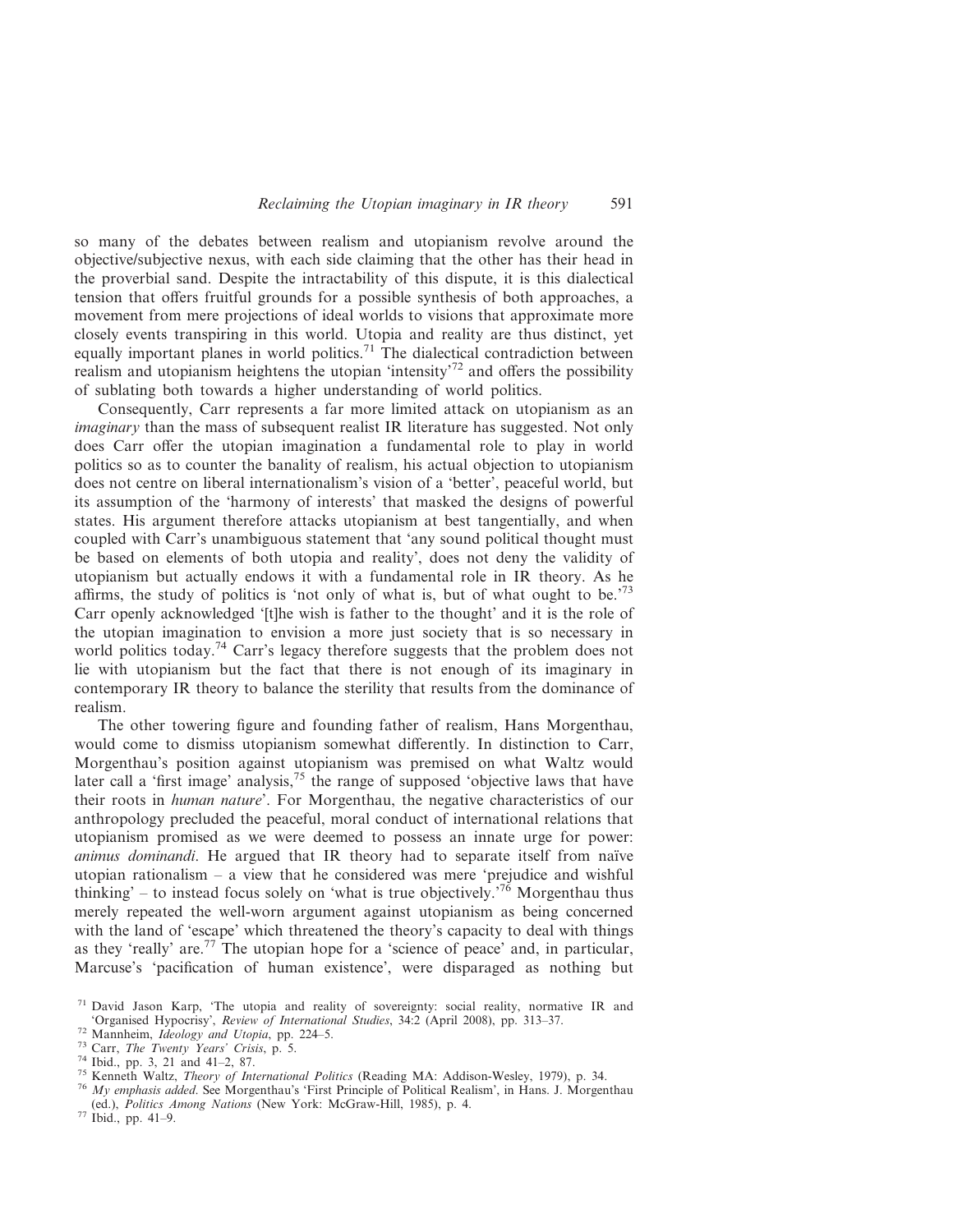misguided rationalism that could not be applied to a world that was 'complicated, irrational, incalculable'.78

What Morgenthau failed to recognise however was the complete arbitrariness that infects spurious forms of philosophical anthropology such as his. Whether Mills' view that 'ordinary human nature is so poor a thing',79 or Machiavelli's depiction of humankind as 'ungrateful, fickle, false, cowardly, covetous',  $80$  such negative depictions are rarely based on anything more substantive than the most vulgar impressions of humanity the author presumes that they can extrapolate across the entire human species. They have little basis outside of the writer's imagination and the Hobbesian account adopted by realism is no less specious merely because it offers a negative rather than positive conception of humanity. This is hardly a basis for 'scientific' scholarship, which, ironically, was Morgenthau's own express objective standard.<sup>81</sup> The problem with any derived conceptualisation of human nature is that they become totalising discourses and the institutions that are believed to result from them become oppressive and unjust. $82$  This is because what is usually taken as human nature is merely a (poor) reflection of dominant attitudes at any given period. The result is an ahistorical generality that is washed over the entirety of human diversity, which no theory of human essentialism can ever fully grasp. As stated by Marx, writers who purport to have found the essence of human nature merely transform the relations of particular, historically situated individuals into relations of humankind *as a whole* and thus abandon historical analysis for mere ideological assertions.<sup>83</sup>

The question to be asked of such philosophical anthropologists like Morgenthau is what characterisation of human nature qualifies a work as constituting an 'objective' political treatise and another as utopian fiction? What is the distinguishing ontological feature that renders Hobbes' *Leviathan* and its unverifiable account of a 'brutish and short' pre-societal state of nature to be objective and other, more optimistic accounts, not?84 While systematic realists would deny the 'utopistic' aspect of their aspiration, their reliance on the Hobbesian imaginary results in an '*unreal* realism' that maintains a deeply flawed anthropology and a reductionist project consistent with Hobbes's nominalism.<sup>85</sup> Yet, one cannot remain a Hobbesian realist without reliance on his problematic anthropological idealism and as expressed by Burchill, such *a priori* assumptions about human nature cannot be tested or verified to any meaningful extent and thus appear as mere dogmatic assertions.<sup>86</sup> So as *Leviathan* was based on the projection of an

<sup>78</sup> Ibid., p. 13. <sup>79</sup> Crane Brinton, 'Utopia and Democracy', in Manuel (ed.), *Utopias and Utopian Thought*, p. 58. <sup>80</sup> Niccolò Machiavelli, *The Prince and other Political Writings*, trans. by S.J. Milner (London:

<sup>&</sup>lt;sup>81</sup> See Mark Chou, 'Being as Chaos in the Tragedy of Hans J. Morgenthau', (paper presented at the Oceanic Conference on International Studies, OCIS, Brisbane, 2–4 July 2008).

<sup>&</sup>lt;sup>82</sup> Iris Marion Young, *Justice and the Politics of Difference* (Princeton: Princeton University Press, 1990), pp. 35–7, 96–107.

<sup>&</sup>lt;sup>83</sup> Karl Marx, quoted in Cornel West, *The Ethical Foundations of Marxist Thought* (New York, 1991), pp. 82–4.

<sup>&</sup>lt;sup>84</sup> Buzan shows how realism and the Hobbesian imaginary are connected. See Barry Buzan, *People,*<br>*States & Fear*, 2 (Sydney: Harvester Wheatsheaf, 1991), pp. 37–8.

<sup>&</sup>lt;sup>85</sup> See Jean Bethke Elshtain, 'On Never Reaching the Coast of Utopia', *International Relations*, 22:2 (2008), pp. 158, 166. <sup>86</sup> Scott Burchill, 'Realism and Neo-Realism', pp. 77–8.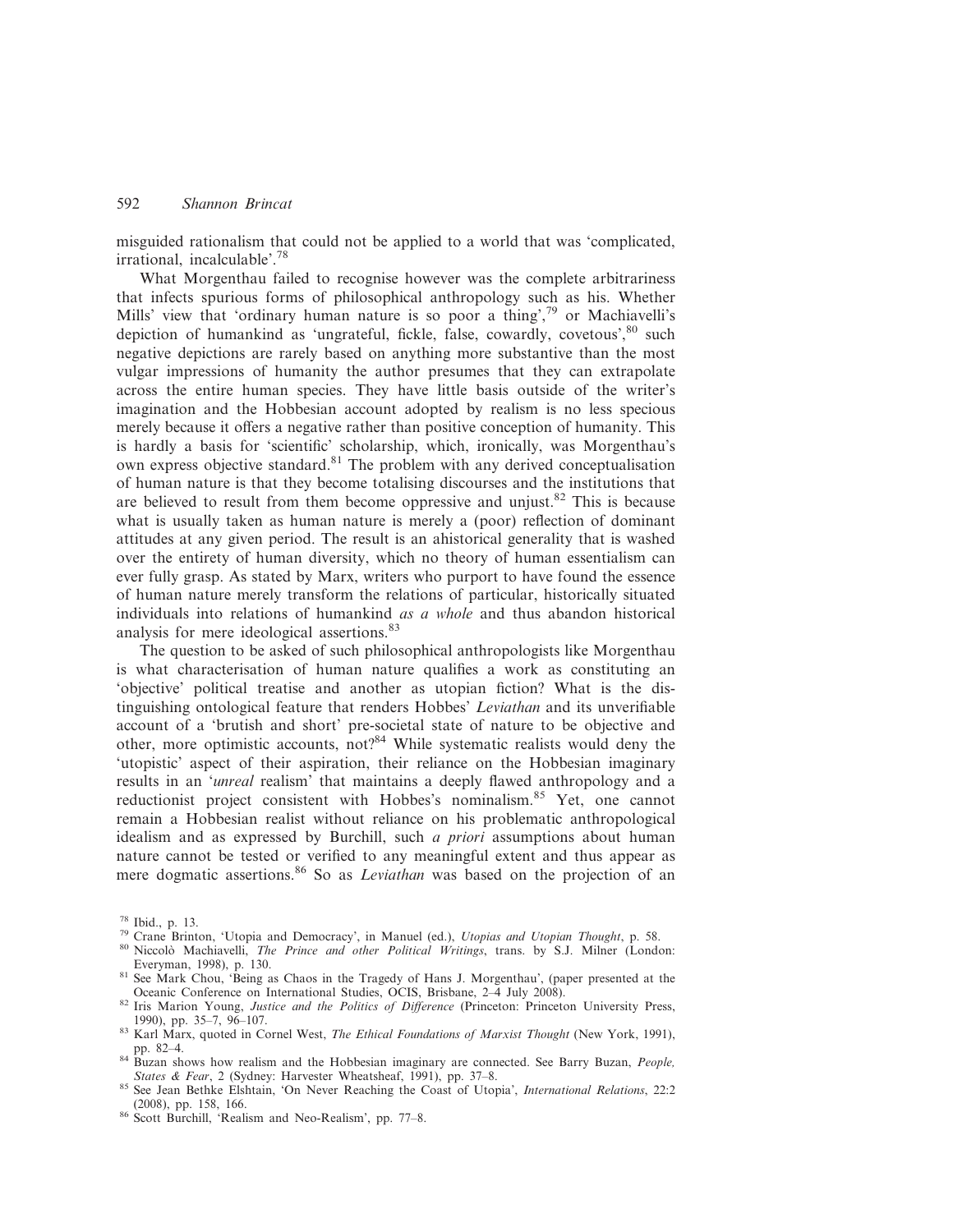ideal rather than being a reflection of reality, realism's primary justification for excluding utopian theory disappears completely.<sup>87</sup> Moreover, even if the realist assertion of human imperfectability could be somehow proven, it would not preclude the benefits of the utopian imagination. Rather, it would make utopian attempts at social change all the more necessary to remove these iniquitous conditions and forms of socialisation that threaten to make life 'brutish and short'.

As with Carr, there has been a neglect of aspects of Morgenthau's analysis within subsequent realist accounts – many of which do not go far beyond his infamous 'six principles of political realism.'88 What is usually overlooked is that Morgenthau offers a cogent defence of the utopian imaginary that is most visible in his discussions regarding the transcendence of the nation-state. Here Morgenthau expressed a sentiment clearly akin to utopianism when he expressed the necessity of thinking about '*novel structures and types of organization*', including supranational community and a world government, in order to move beyond the state.<sup>89</sup> In his later years, Morgenthau stressed the need for a form of world government to avoid the dangers that the pursuit of state power in world politics entrenched.<sup>90</sup> Clearly, such a view is not directed against utopianism and its capacity to envision different forms of community but is in fact aimed at making these 'novel' ideas realisable.

One could also point to the work of another of the founding fathers of realism, John Herz, who, after the formation of his own so-called 'realistic liberalism' publicly questioned whether he had ended up advocating an 'idealistic utopianism' himself.<sup>91</sup> For Ashley, it was Herz who added a strong commitment to an emancipatory cognitive interest in the realist dialogue because he blended realism with liberal and utopian ideas. Herz's work encourages us to reflect on the unacknowledged influences that make possible the autonomous and self-directed development of life to improve our control of our objective environment.<sup>92</sup> In this way, Herz moved to a form of idealism that combined the idea of a universal consensus through reason with the interests of technical realism and its concern with survival, which Booth has heralded as a clear example of the attempt to reconcile utopia and reality.<sup>93</sup> As such, we must counsel caution to those who would label classical realism as categorically 'anti-utopian' because passages in Carr, Morgenthau and Herz demonstrate that their aversion was directed to a specific type of idealist thought (that is, liberal internationalism) rather than the utopian imaginary itself. Carr defended a role for utopianism in order to balance against realism's sterility; Morgenthau actively imagined a world order beyond the state-system; and Herz, in the end, moved to a form of idealistic utopianism. All

<sup>&</sup>lt;sup>87</sup> Goodwin, Taylor, *The Politics of Utopia*, p. 21.<br><sup>88</sup> Hans. J. Morgenthau, *Politics Among Nations*, 'Six Principles of Political Realism', pp. 4–18.<br><sup>89</sup> My emphasis added. Hans J. Morgenthau, 'The Intellectual and J. Der Derian, (ed.), *International Theory: Critical Investigations* (Basingstoke: Macmillan, 1995),

<sup>&</sup>lt;sup>90</sup> See Francis A. Boyle, *World Politics and International Law* (Durham NC: Duke University Press, 1985), p. 70ff cited in Booth, 'Security in Anarchy', p. 532.

<sup>&</sup>lt;sup>91</sup> John H. Herz, 'Letter to the Morgenthau Conference', in C. Hacke, G-K. Kindermann, K. Schellhorn (eds), *The Heritage, Challenge, and Future of Realism. In Memoriam Hans Morgenthau (1904–1980)* (Bonn: Bonn University Press, 2005), p. 27. See also Christian Hacke, Jana Puglierin,

<sup>&</sup>lt;sup>92</sup> Ashley, 'Political Realism and Human Interests', pp. 206, 208–9.<br><sup>93</sup> Booth, 'Security in Anarchy:', p. 533.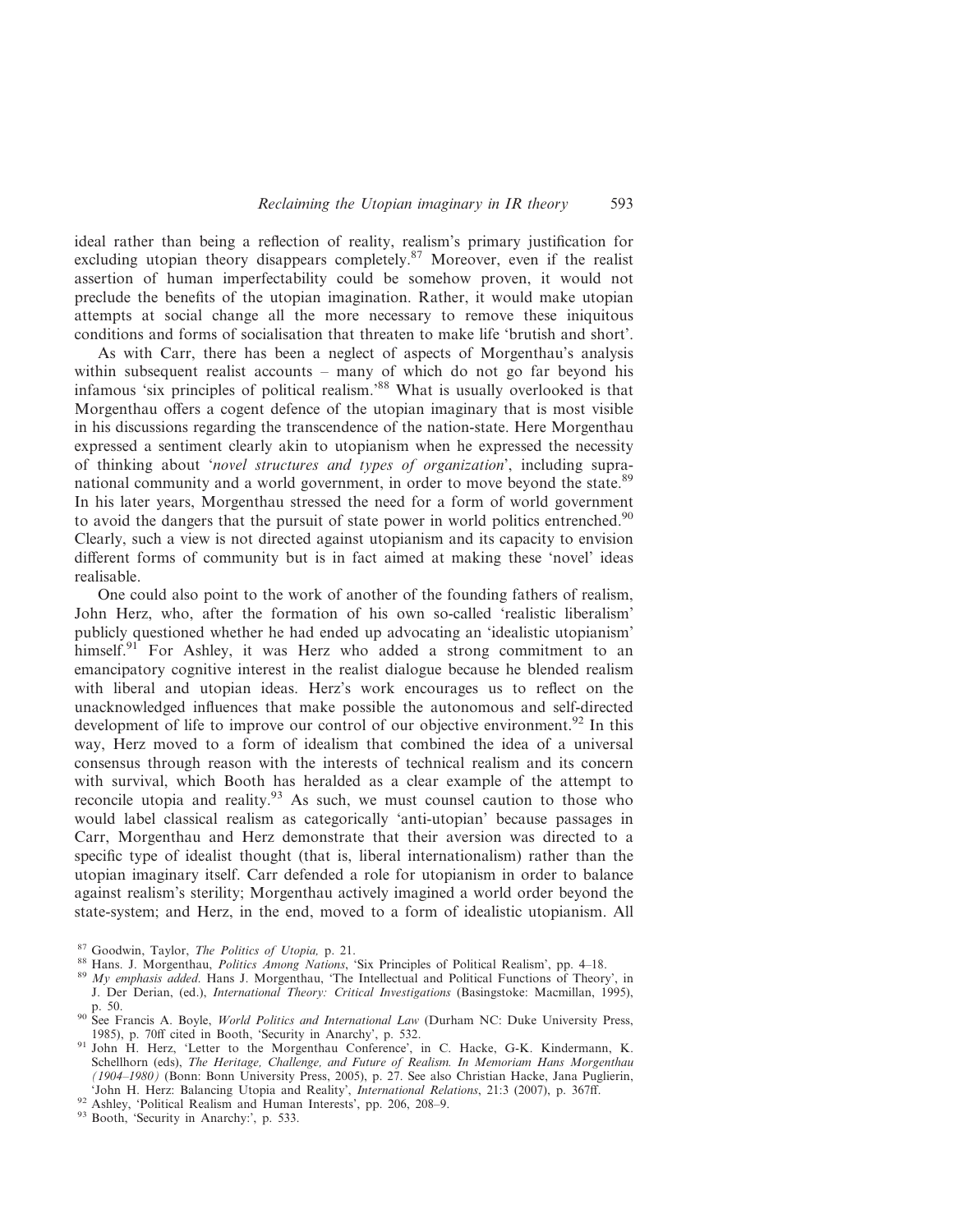of these examples disclose a unique compatibility between realism and utopianism which should open a space for IR theory to (re)explore the potential benefits of the utopian imaginary.

However, this should not be taken to mean that realism possesses no barrier to the re-invocation of utopianism in IR theory. Ironically, it is the idealism that permeates the realist tradition – its immutability thesis that assumes world politics *will be* the same thousands of years hence – that functions as the tangible impediment to utopian theory.<sup>94</sup> And on this point Carr and Morgenthau each provide a powerful supportive role for the preservation of the *status quo* by contributing to the perception that the world is *unchangeable*, either through the constraints imposed by the 'irresistible strength' of existing forces in world politics (Carr) or the defects in 'human nature' (Morgenthau). The litany of realist arguments convey the notion that either state-interests, human nature, or the systemic reproduction of the world order are immutable features that apocryphally preclude all emancipatory approaches. In this way, the realist tradition sets very clear bounds around the kinds of ideas which *it* deems are reasonable to contemplate.95 Yet such arguments are not diametrically opposed to utopianism but are reflections of its inversion; they embody an idealism of stasis rather than progress, and instead of *Eutopia*, the 'good place', they promise *Kakotopia*, the 'bad place', where war, suffering and inequality are endemic features in a self-perpetuating international system.

Ultimately, what underlies the realist critique of utopianism is the exclamation that '*ought* does not entail *is*'.96 Yet the problem with this foundational argument is that while realism may not be able to deduce an *is* from an *ought*, neither can it derive a *should not* from a *can not*. And this distinction is fundamental. For even if we think we cannot change towards betterment, this is not an *a priori* ground for concluding that we can never do so. Nor does it parry the normative commitment to change, the belief that we *should* do so. Under the dominance of the realist mantra however, IR theory has become preoccupied with system reproduction – problem-solving theory in Cox's parlance<sup>97</sup> – rather than the possibilities of social transformation. However, to remain idle against the inequity within contemporary global conditions because they are deemed to pervade in a 'realm of recurrence and repetition'98 merely invites complacency without justification. Such realist attitudes must be labelled immoral because what they indicate can be given up is ultimately rejected in order to preserve the existing states system with all its failings. This realist paradigm has become the accepted knowledge boundary of IR and hence we see even the critical traditions responding to its agenda within the parameters that realism itself has set. The result has been the rejection of the utopian imagination within both realist and critical ontologies. The question to be asked however is why does realism compel us to act and think in ways that are politically apathetic and alienating, in order to pacify us, to blind our

<sup>94</sup> Terry Eagleton, 'Utopia and its Opposites', *Socialist Register*, 36 (2000), p. 31ff. <sup>95</sup> R.L. Rothstein, 'On the Costs of Realism', in M. Smith et al. (eds), *Perspectives on World Politics*

<sup>(</sup>London, 1981), p. 392. <sup>96</sup> Robert Hanna, A.W. Moore, 'Reason, Freedom and Kant: An Exchange', *Kantian Review*, 12 (2007), p. 126.<br><sup>97</sup> Robert W. Cox, 'Social Forces, States and World Orders'.<br><sup>98</sup> Martin Wight, 'Why is there No International Theory?' (1966), reprinted in J. Der Derian (ed.),

*International Theory: Critical Investigations* (Basingtoke: Macmillan, 1995), pp. 15, 25–6.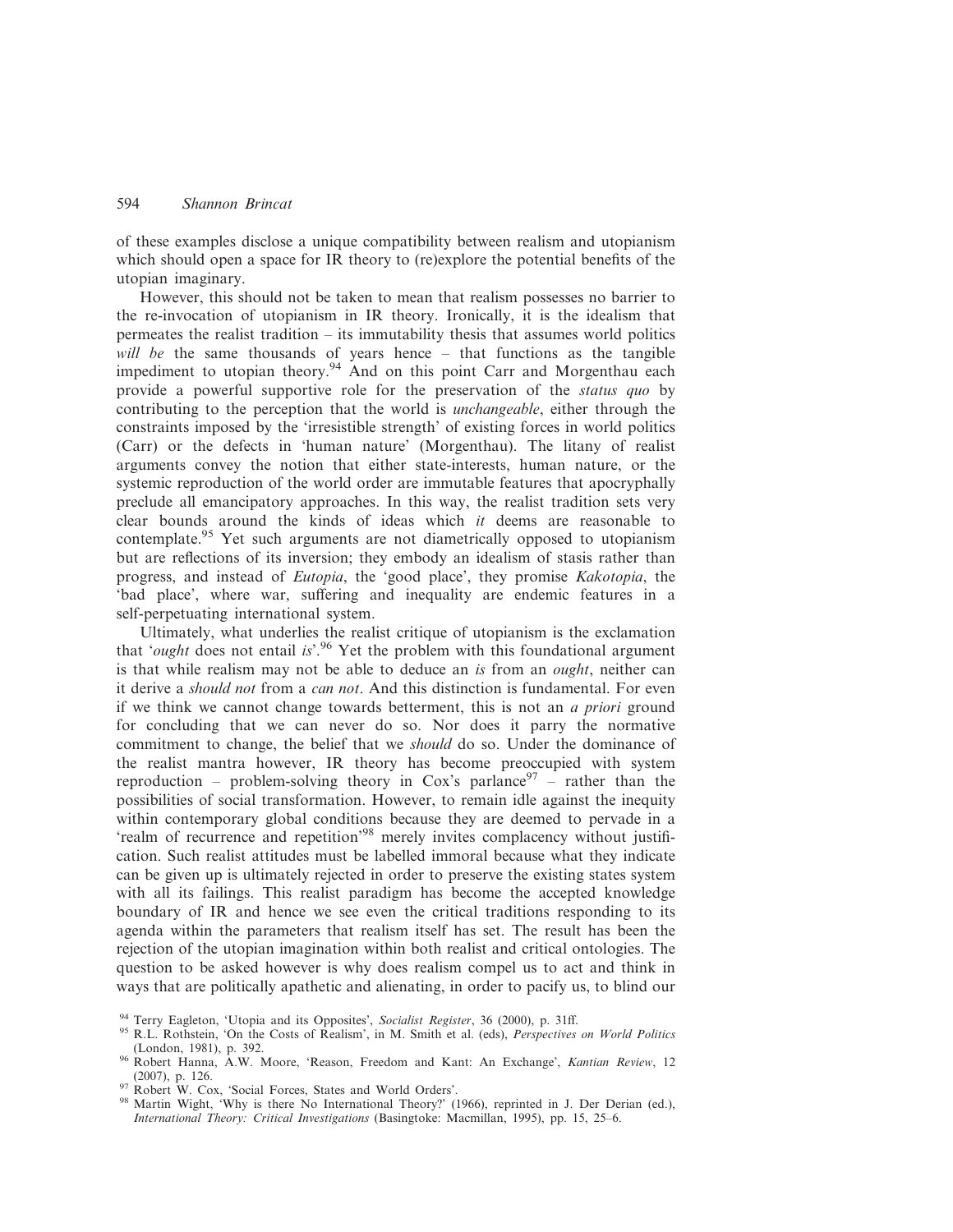vision to the 'city on the hill.' Why does realist IR theory wish for the wishes of the weak to be weak? $99$ 

#### **Anti-utopianism in political philosophy**

'If utopianism is about avoiding the closing off of possibilities, it needs multiple breaking points for stirring things up, for stopping the 'good life' from hardening into forms of oppressive habits and totalitarian tendencies.'

# Valerie Fournier<sup>100</sup>

The rejection of utopianism in international relations was paralleled by similar anti-utopian sentiments expressed in political philosophy around the same period, as evident in the works Popper, Berlin, Arendt and Hayek. While otherwise being highly dissimilar theorists, this group argued on essentially the same grounds for the denigration of utopian thought.<sup>101</sup> Both political philosophy and IR theory came to dismiss utopianism on the epistemic grounds that it was arbitrary and 'unscientific,' and yet their normative objections differed. Whereas realism saw in utopia an impossible desire for perfection that could rupture the ordered fragility of world politics, political philosophy identified the so-called 'paradox of utopia': the idyllic vision of a future state of perfection whose actual reality brought about totalitarian domination.<sup>102</sup> These views mutually reinforced each other and banished utopianism to the realm of literary fiction alone. Yet, recent endeavours by Jacoby and others are now beginning to pull-back this shroud, revealing the many problems endemic to this line of thought.<sup>103</sup> The legitimate challenge that these thinkers raised to the utopian project was how to ensure that utopianism would not devolve to totalitarianism, or what Fournier describes above as the '*hardening*' of utopias. However, the shortcomings of such approaches were that they foreclosed on any possible solution to this problem and assumed that utopia must *inevitably* lead to totalitarianism – an assertion without logical foundation or empirical evidence and which can be overcome through an *open-dialectical* utopianism outlined in the final section of this article.

In Popper's view, utopia was to be considered amongst the enemies of the 'open society<sup>104</sup> because it could be achieved only by crushing 'competing Utopian religions', stamping out all 'memory of them'.105 Popper based this damnation of utopianism on the bleak historical record of past revolutions which always seemed

<sup>&</sup>lt;sup>99</sup> This is a satirical extrapolation, a play on words, from a quote taken from Bloch and should not be mistaken for his actual words. See Ernst Bloch, *The Principle of Hope*, Vol. 1 (Oxford: Blackwell,

<sup>1986),</sup> p. 13. <sup>100</sup> Valerie Fournier, 'Utopianism and Grassroots Alternatives', in Shostak (ed.), *Viable Utopian Ideas*,

<sup>&</sup>lt;sup>101</sup> Because Hayek's opposition to utopianism is integrated with his neo-classical economic doctrines, it is far too large a topic to be explored here. For Hayek's views on utopianism see Friedrich Hayek, The Road to Serfdom (London: Routledge and Kegan Paul, 1944).

 $102$  See J.L. Talmon, *Utopianism and Politics* (London: Conservative Political Centre, 1957).<br><sup>103</sup> Jacoby's excellent criticism of Popper, Berlin and Arendt is the basis for much of this discussion. See Russell Jacoby, *Picture Imperfect: Utopian Thought for an Anti-utopian Age* (New York: Columbia

University Press, 2005), p. 50ff. <sup>104</sup> Karl Popper, *The Open Society* (New York: Princeton University Press, 1971). <sup>105</sup> Karl Popper, 'Utopia and Violence', in *Conjectures and Refutations: The Growth of Scientific Knowledge*, 3 (London: Routledge and Kegan Paul, 1969), p. 360.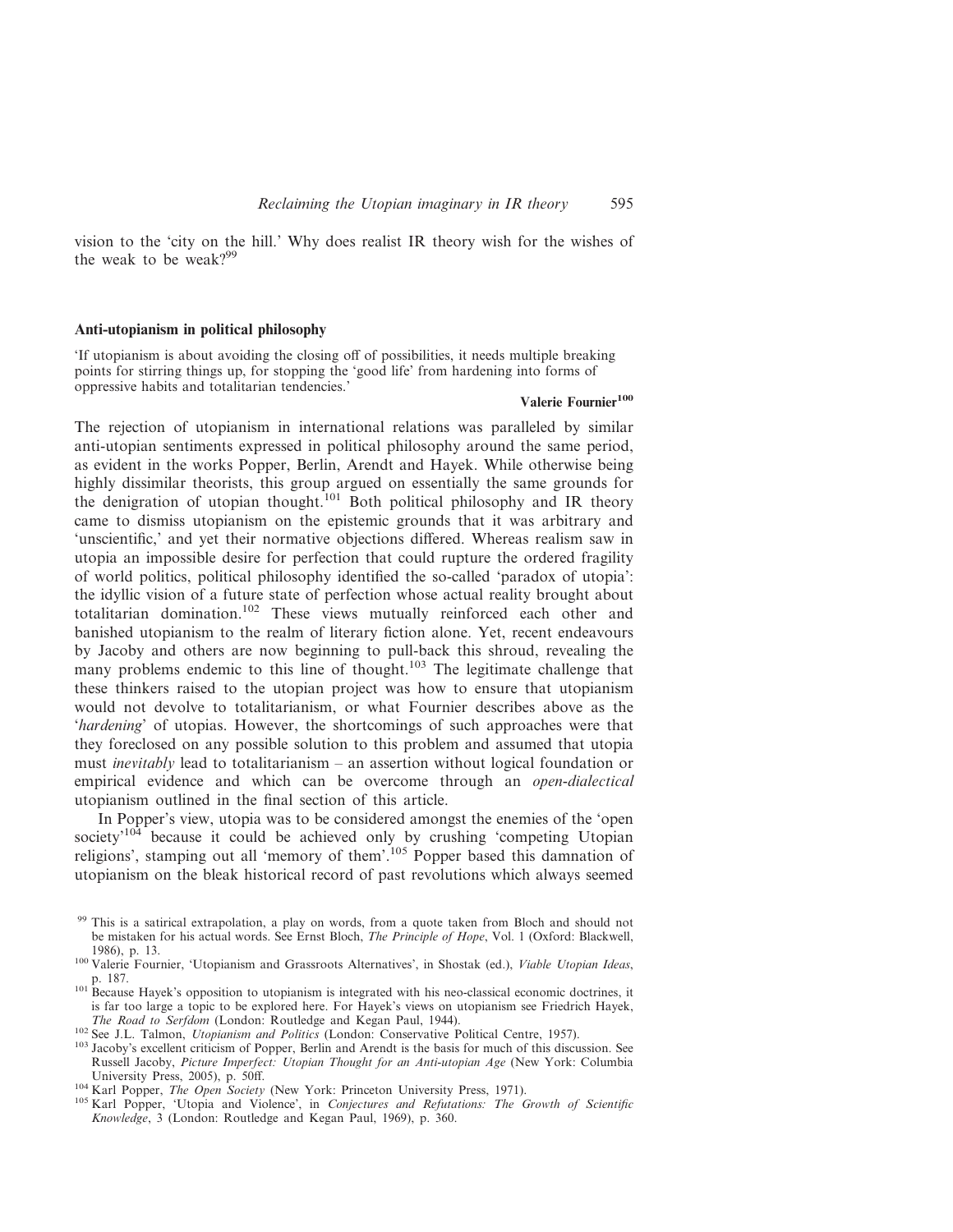to produce societies very different from those 'desired' by the revolutionaries themselves.106 Such a description attempted to invert the promise of utopia with its very opposite but the veracity of Popper's critique hinged on the level of substantiation required to establish the logical connectivity within his syllogistic proposition against utopianism – that utopianism's attempt at theoretical 'holism' could *only* result in 'totalitarian intuition'.<sup>107</sup> Popper failed to demonstrate a causal link between the two predicates that would prove why an imagined reconstruction of the whole *must* lead to totalitarian policies. Without this determination, Popper's argument is merely an ideological statement that does not sufficiently implicate utopian imaginaries with totalitarian realities but instead reveals a base ideological assumption posing as objective analysis. While Popper attempted to distinguish between what he considered 'admissible plans for social reform' and 'inadmissible Utopian blueprints',<sup>108</sup> without proffering any normative criteria that would render one 'plan' admissible and the 'blueprint' not, his condemnation of utopianism possesses no *objective* foundation. Moreover, shunning utopianism in this way would seem to devalue what Popper elsewhere upheld as most important in the 'great advances' of science, namely 'critical creativeness' and the need to 'operate freely with speculative theories' – both of which are elements of imagination itself. $109$ 

Following uncannily similar reasoning to Popper, Berlin argued that utopian schemes were both dogmatic and monist and would ultimately lead to 'inhumanity'110 because rational argument could not 'conceive what such an earthly paradise [i.e. utopia] could be'.111 One could easily counter however that a thing is not impossible merely because it is inconceivable in a particular epoch.<sup>112</sup> Moreover, Berlin based much of his dismissal of utopianism via a misappropriation of Kant's famous dictum 'that out of the crooked timber of humanity nothing straight could be made' which appears time and time again in Berlin's essentially repetitious papers on the topic.<sup>113</sup> Yet this is hardly a credible argument, neither anthropologically verifiable nor practically demonstrable in light of humankind's creative potential. Moreover, it would assume that very little was possible in establishing political community, including the acceptance of *plurality*, which is Berlin's ultimate ideal.<sup>114</sup>

Far more problematic is that his extraction does *not* follow the content of Kant's argument but in fact wilfully distorts it.<sup>115</sup> Berlin conveniently overlooks

<sup>106</sup> Karl Popper, 'Reason or Revolution?', in T.W. Adorno et al. (eds), *The Positivist Dispute in German*

<sup>&</sup>lt;sup>107</sup> Karl Popper, 'Die 'politische' Biographie', in H. Marcuse and K. Popper, *Revolution oder Reform?*<br>(F. Stark ed.), (Munich: Kösel-Verlag, 1971), p. 9.

<sup>&</sup>lt;sup>108</sup> Popper, 'Utopia and Violence', pp. 355–63. See also Popper, 'Reason or Revolution?', p. 291.<br><sup>109</sup> Ibid., pp. 293, 295–6, 299.<br><sup>110</sup> Isaiah Berlin cited in Martin E. Marty, 'But Even So, Look at That: An Ironic Pers

<sup>&</sup>lt;sup>111</sup> See Isaiah Berlin, 'The Idea of Pluralism', in W.T. Anderson (ed.), *The Fontana Post-Modernism Reader* (Hammersmith: Fontana Press, 1996), pp. 43, 45.

<sup>&</sup>lt;sup>112</sup> Lewis Carroll, 'Letter to Daniel Biddle', cited in H. Haughnton, 'Notes to Through the Looking Glass', in Lewis Carroll, *Through the Looking-Glass*, Op. Cit., pp. 342–3.

<sup>&</sup>lt;sup>113</sup> See Isaiah Berlin, *The Crooked Timber of Humanity*, H. Hardy (ed.), (New York: Vintage Books, 1992).

<sup>&</sup>lt;sup>114</sup> For a criticism of Berlin's 'messy pluralism' see Jacoby, *Picture Imperfect*, p. 64.<br><sup>115</sup> The passage is exhumed from *Idea for a Universal History with a Cosmopolitan Purpose* in which Kant does *not* reject a perfectionist teleology in nature but in fact posits its radical opposite, the utopia of the Highest Good. See Immanuel Kant, 'Idea for a Universal History with a Cosmopolitan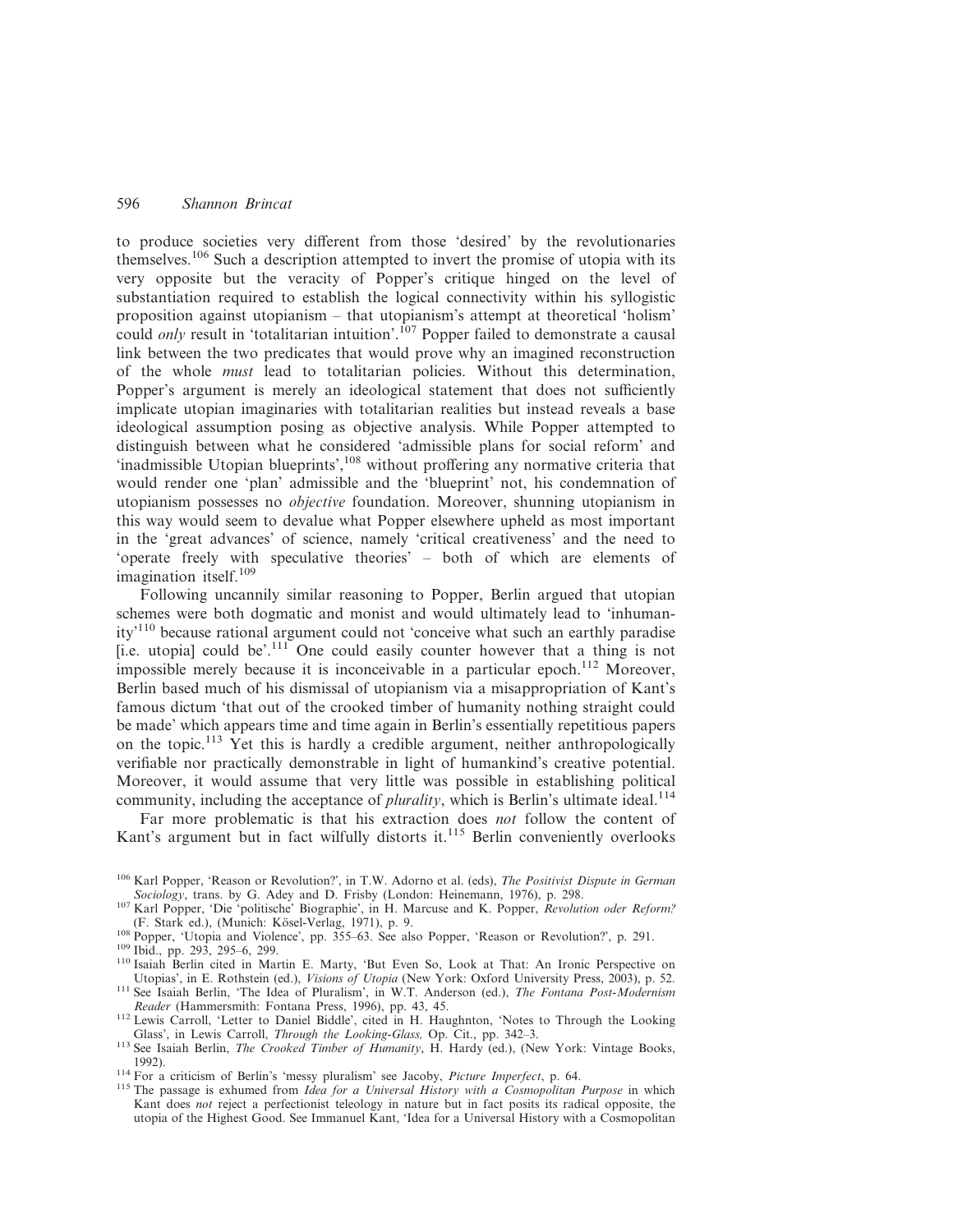Kant's writings that pay homage to utopianism, where Kant argues that it matters little if we cannot realise 'glorious ideals' at once because whilst difficulties obstruct their realisation, the idea of a 'perfect republic' is not impossible merely because it has not been experienced.<sup>116</sup> So while Kant may have been against revolutionary activity to achieve such 'glorious' ideals, he nevertheless supported their construction *in thesi*<sup>117</sup> and did not regard the 'crookedness' of human nature as a delimiting condition to social transformation as Berlin would have us believe. Recalling Plato's rhetorical question whether 'our picture is any the worse drawn because we cannot show how it can be realized in fact?',<sup>118</sup> what Kant suggests is that while we may be uncertain whether we can hope for anything better for humanity, such fears cannot detract from the assumption that progress *is possible*. <sup>119</sup> Uncertainty should neither distract us, nor does it preclude us, from the responsibility to actively work towards realising such ideals. Yet in distinction to the optimism of Kant, Berlin deferred to 'utilitarian solutions'120 and yet the cultural relativist position he subsequently adopted made little justification for its denial of any alternate 'vision of reality'121 and became pathetically exculpatory to the inequities of existing society.<sup>122</sup> In effect, by precluding any moment of transcendence within them, Berlin rendered existing social conditions as a perpetual totality that he ostensibly so reviled.

Following similar reasoning, Arendt argued that utopianism suffered from the twin defects of totalitarianism and idealism – an assertion which, unfortunately, was tainted by the same logical deficiency that we have already identified in Popper and Berlin's accounts.<sup>123</sup> The problem surfaced when Arendt made the distinction between 'ideological supersense' (that is, utopianism) which she defined as a 'logical, closed system [...] that issues into mass murder',  $^{124}$  and the rational notion of 'common sense' which she favoured.<sup>125</sup> As with Popper and Berlin, Arendt did not sufficiently prove the necessary connection between utopianism and the totalitarianism of Hitler and Stalin to which her critique was directed. Not only would it be difficult to sustain an argument that these tyrants actually possessed utopian imaginaries of 'better' worlds but the historical validity of Arendt's linkage is dubious as it would be a gross distortion to attribute twentieth century violence to utopianism. For Jacoby, this exposes the intellectual sleight of hand by which

Purpose', in *Kant: Political Writings*, pp. 46 and 51. See Perry Anderson, *A Zone of Engagement* (London: Verso, 1992), pp. 232–5 cited in Jacoby, *Picture Imperfect*, pp. 64–6, and Frank E. Manuel,

- <sup>116</sup> Immanuel Kant, *On Education*, trans. by A. Churton (Bristol: Thoemmes, 1992), p. 8.<br><sup>117</sup> Immanuel Kant, 'On the Common Saying: 'This May be True in Theory, but it Does Not Apply<br>in Practice', in Reiss (ed.), pp. 6
- 
- 
- <sup>118</sup> Plato, *The Republic*, trans. by D. Less (Penguin Classics, Oxford, 2003), p. 191.<br><sup>119</sup> My emphasis added. Kant, 'On the Common Saying' in Reiss (ed.), p. 89.<br><sup>120</sup> Isaiah Berlin, 'The Pursuit of the Ideal', in H. H
- 
- <sup>121</sup> Berlin, 'The Idea of Pluralism', pp. 46–7. <sup>122</sup> See Stefan Collini, *English Pasts: Essays in History and Culture* (Oxford: Oxford University Press, 1999), pp. 203–4 cited in Jacoby, *Picture Imperfect*, pp. 68–9.
- <sup>123</sup> See Hannah Arendt, *The Origins of Totalitarianism*, 2 (New York: World Publishing, 1958), pp. 475, 468–9. See also Hannah Arendt, 'Thoughts on Politics and Revolution – Commentary, in *Crises of*
- 
- <sup>124</sup> Jacoby, *Picture Imperfect*, p. 76. **125. 124 Jacoby**, *Picture Imperfect*, p. 76. 125 Hannah Arendt, *Origins of Totalitarianism*, 1 (New York: Harcourt, Brace and Company, 1951), pp. 431–2.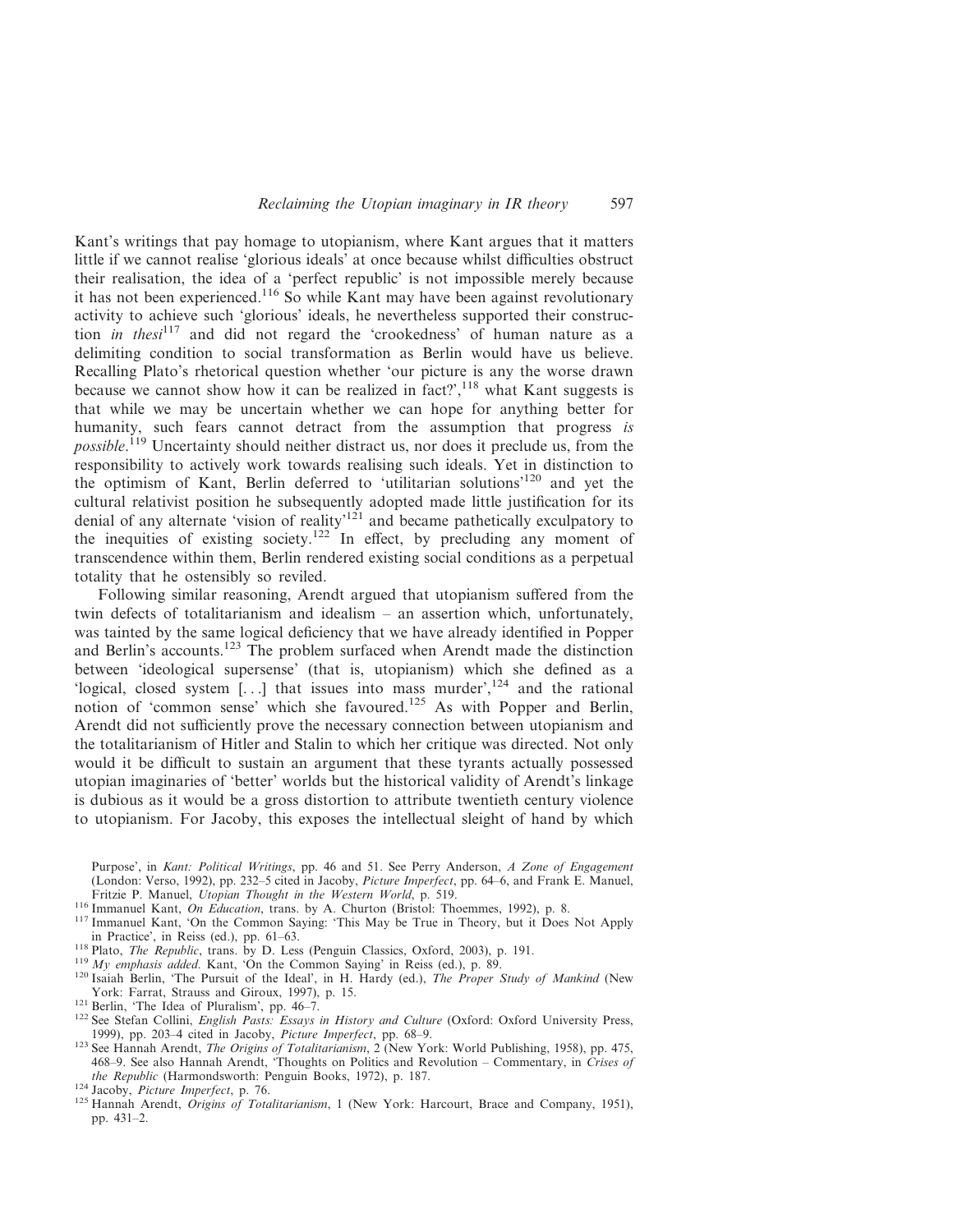utopia was to be banished in the name of violence that could be far more justly attributed to other sources (tyrants, bureaucrats, ultra-nationalists, etc.) than to utopian-dreamers.<sup>126</sup> In the words of Levitas, the problem with totalitarianism was its totalitarianism, not its alleged links with utopianism.<sup>127</sup> What is more problematic is the fact that Arendt then championed conformity to 'common-sensical presuppositions' to prevent the emergence of 'ideological supersense'. Here Arendt seemed blind to the idea that common-sense itself can be culturally monistic in the same manner she assumed utopianism to be. Common sense possesses no *prima facie* ethical or normative content other than the fact that it is the widely accepted knowledge of the time and could actually become a form of Arendt's dreaded 'ideological supersense' through its domination of alternative ways of thought and being. Arguably, today's dominant 'ideological suspense' is one that forecloses on any utopian imaginary. However, it is important to note that Arendt's attack was focused on utopian *ideologues* and not on the utopian imagination itself. Arendt actually favoured what she called a "spontaneous" 'people's utopia' – a view consistent with an *open-dialectical* form of utopian imagination posited in this article.<sup>128</sup>

The problem with the anti-utopian arguments of Popper, Berlin and Arendt is that their interpretations rendered utopianism far too didactic – if you believed in the possibility of radical human improvement then your approach could be labelled as unscientific, and if you made a claim to what was deemed a utopian alternative, then you were to be condemned as a totalitarian. Instead of a radical form of self-actualisation and creativity that would emphasise the transformative capacity of the people themselves (something that Arendt in particular should have been mindful of) these thinkers alienated humankind from the ability to be selfdetermining. Instead of utopian imaginings and movements to 'better' worlds, the ambit of what was considered as humanly possible was narrowed considerably and divested to either 'admissible plans' (Popper), 'utilitarian-solutions' (Berlin) or 'common-sense' (Arendt). The elitism and technocracy offered by Popper and Berlin 'plans' and 'solutions' are fairly obvious but the dull uniformity of Arendt's appeal to 'common-sense' is no less limiting to the radical transformative potential of humankind. Ultimately, by implicating visions of the 'good life' to be at best unrealistic, and at worst as leading to complete socio-political domination, these thinkers silenced imagination as completely and as ruthlessly as any form of totalitarian repression could ever hope to achieve.

## **The limits of a 'realistic utopia' for IR theory**

'Children like it best at someone else's home. They notice soon enough what's wrong there too. . . They sense early that, here as elsewhere, much could be different.'

Ernst Bloch<sup>129</sup>

<sup>&</sup>lt;sup>126</sup> Jacoby, *Picture Imperfect*, pp. 81–2.<br><sup>127</sup> See Ruth Levitas, Lucy Sargisson, 'Utopia in Dark Times', in T. Moylan, R. Baccolini (eds), *Dark*<br>*Horizons: Science Fiction and the Dystopian Imagination* (London: Routl

<sup>&</sup>lt;sup>128</sup> Arendt, 'Thoughts on Politics and Revolution', pp. 168, 188–90, 187, and 178.<br><sup>129</sup> Ernst Bloch, *Traces*, trans. By A.A. Nassar (Stanford, CA: Stanford University Press, 2006), "Mingling", p. 2.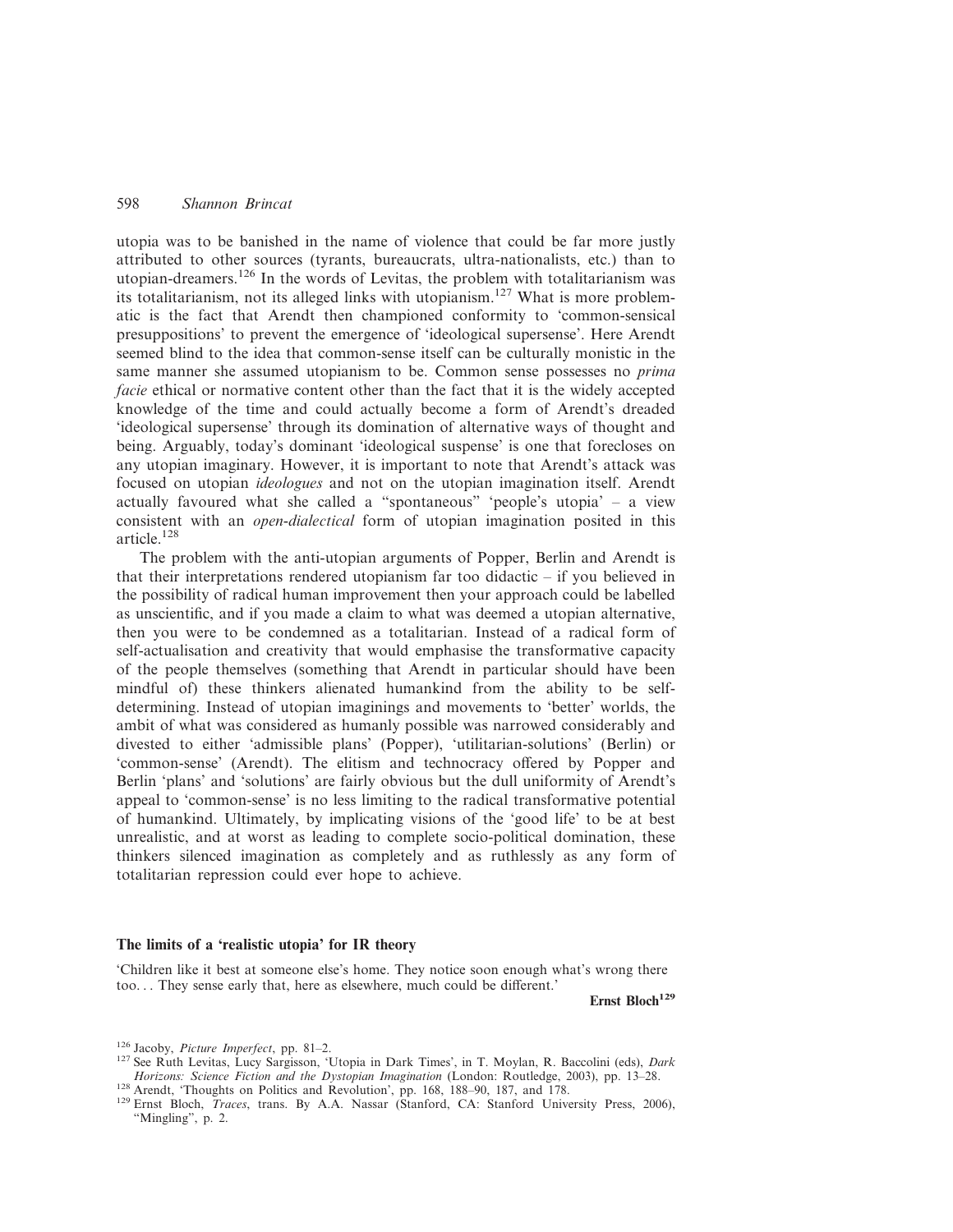Despite the disdain of its critics, utopian thought has managed to develop through four discernible phases in IR theory; the post-World War I utopianism of the liberal internationalists; the 'peace' or anti-nuclear utopianism of the 1960s and 1970s; the utopian reaction to the 'planetary crisis' of the late 1970s; and the 'realistic utopianism' of the early  $1990s$ .<sup>130</sup> The utopian tradition has thus gradually widened its ambit from the liberal-peace to include other progressive ends, including emancipation and environmental concerns. While the first form of utopianism has already been discussed, the middle group – the peace and planetary utopianism – focused on the necessity of change, making a stark choice between nuclear annihilation, environmental collapse *or* utopia. For these groups, it was the magnitude of possible calamity to humankind resulting from the planetary wide security dilemma that prescribed utopia.<sup>131</sup> While the contribution of this planetary utopian literature cannot be over-stated, due to considerations of length, this part focuses on 'utopian realism' and will conclude by advocating the need for a new, fifth mode of utopian thought that emphasises the capacity of imagination.

In the early 1990s considerable interest grew for the idea of a realistic utopia championed by Ken Booth.132 This 'realistic utopianism' hoped to restore balance in the relationship between utopianism and realism that had eluded Carr. Booth explained his approach to be more an attitude of mind than a theory, even though it was to be based on normative (utopian) and empirical (realistic) theories. The normative content of utopian realism was derived from its 'universal appeal, based on reason, to various world order principles and its empirical content sought to go beyond realism to offer a 'fuller' understanding of those forces shaping the globe. Borrowing from Hoffman, Booth labelled his approach as one of 'uplifting politics'.133 Booth argued that the benefit of utopian thinking was that it was able to 'set goals' that could act as a 'catalyst to action', a process in which humans would no longer merely be the object of historical forces but the subject. Booth explicitly related his approach with processual utopianism which he saw as embodying reformist and practical responses to existing problems.<sup>134</sup>

While I am deeply sympathetic to this project I am also wary of a number of its suppositions which unduly limit what it considers as *possible* in world politics. There is a distinct lack of imagination that 'utopian realism' evokes, concerned as it is more with the traditional aspects of the discipline, particularly war and nuclear disarmament. It fails to fully appreciate, unlike Bloch's children quoted above, that in IR '*much could be different*.' That is, utopian realism is far more realist than utopian and its imagination is relatively muted. Much of its prescriptions are focused on reforming the worst features of the international system, rather than advocating the radical transformation of international political community. So

<sup>&</sup>lt;sup>130</sup> See Ian Clark, 'World Order Reform and Utopian Thought: A Contemporary Watershed?', *The Review of Politics*, 41:1 (January, 1979), p. 109.

<sup>&</sup>lt;sup>131</sup> Two key examples of this type of thought were Camilleri and Falk. See Joseph Camilleri, *Civilisation in Crisis: Human Prospects in a Changing World* (Cambridge, 1976), and Richard Falk, *This*

*Endangered Your Community Community* Community Community Community Community Community Community Community Community Community Community Community Community Community Community Community Community Community Community Comm

<sup>&</sup>lt;sup>133</sup> Ibid., p. 534 citing Stanley Hoffman, *Duties Beyond Borders: On the Limits and Possibilities of Ethical International Politics (Syracuse NY: Syracuse University Press, 1981), p. 2.* 

<sup>&</sup>lt;sup>134</sup> It should be noted that this limited critique is based only on Booth's earlier work on utopian realism. Booth, 'Security in Anarchy', pp. 534–6.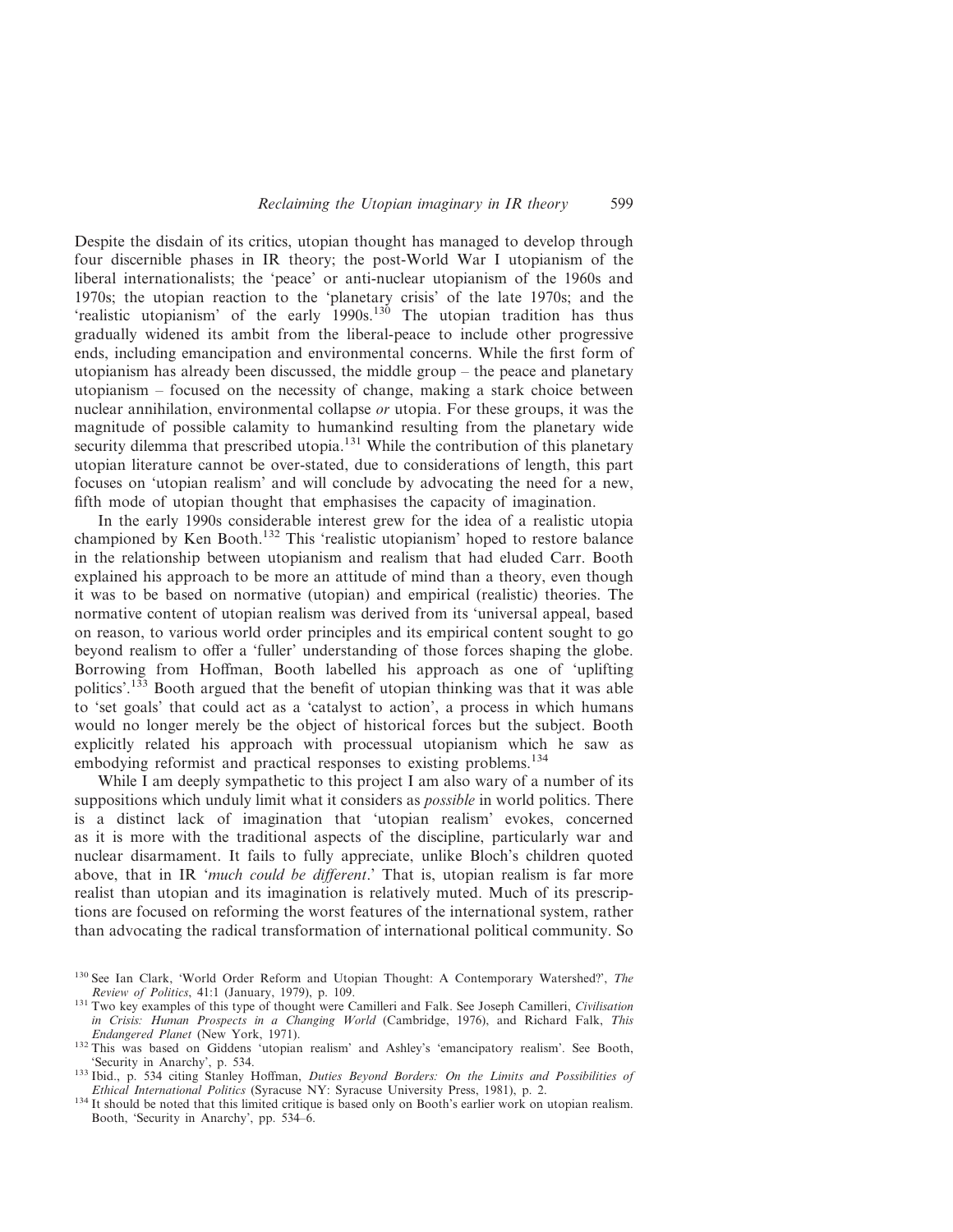while Booth was right to point out that the past has contained many 'radical surprises', $135$  I find that an appeal to realistic utopianism does not contain much that is either radical or surprising.

While Booth rightly rejects the ahistoricism of 'end-point' utopias his move to 'process utopias' suffers from how he situates them as mere conservative reforms that render them far too limited as alternative imaginaries of world politics.136 The problem centres on the epistemological question of what is considered *possible* in the existent conditions of world politics and Booth offers no reasoning as to why the solutions he proposes are to be considered 'realistic' and others not. Booth's attempt to correlate 'process utopianism' as 'practical utopianism' has meant the exclusion of many possibilities from the agenda of reform. These unwarranted restrictions are particularly evident in Booth's conception of emancipation. Booth defines emancipation as 'freeing people from those constraints that stop them carrying out what freely they would choose to do', which implies an expansive notion of emancipation, but which he then dramatically restricts to 'a few' practical measures such as 'war, poverty, oppression and poor education.'137 Booth justified this mitigation of emancipatory aims by stating that what is 'appropriate' depends on the situation and power of different individuals and groups. For example, for a nuclear superpower he sees 'a process-utopian policy' to be one which involves moving from nuclear pre-emption to minimum deterrent levels.<sup>138</sup> However, one could contend that living with MADness, no matter at what minimum level, is hardly a utopian program and one which is not justified epistemologically by Booth's theory, regardless of the normative concerns we could also raise against it. Instead of imagining a nuclear free world, Booth downgrades utopian hope to minimum nuclear capacities which begs the question what is a minimum level and for whom? Instead of imagining the elimination of nuclear arms we are left only with their minimisation – an end that is now re-cast as utopian. Carr's fear of sterility, impotence and determinism that would flow from the dominance of realism has come full circle.

Others, like Nicholson, have pursued utopian realism by reference to democratic peace postulates and have pointed to gradual moral improvements over time (such as the lessening of slavery) as indicative of such utopianism.139 Yet this hardly evokes the power of imagination and is in fact contradicted by empirical evidence. References abound as to the growth of *actual* slavery, despite its *formal* prohibition.140 These two examples from Booth and Nicholson reveal how utopian realism gives far too great a concession to realist parameters so as to ensure that its approach is 'proximately' rather than 'remotely' possible. This need to proximate reality is never ontologically justified in the tradition of utopian realism

<sup>135</sup> Ken Booth, 'International Relations Theory vs. The Future', in K. Booth, S. Smith (eds), *International Relations Theory Today* (Pennsylvania: The Pennsylvania State University Press, 1995), p. 329.<br><sup>136</sup> Booth, 'Security in Anarchy', Ibid., p. 536.<br><sup>137</sup> Ibid., p. 539.<br><sup>138</sup> Ibid., p. 542.<br><sup>139</sup> See Michael Nicholson, 'Realism and Utopianism Revisited', *Review of International Studies*, 24:5

<sup>(</sup>December 1998), p. 78. <sup>140</sup> The US Department of State has indicated an increasing number of human-beings trafficked globally. See US Department of State, *Trafficking in Persons Report 2008* at [http://www.state.gov/](http://www.state.gov/g/tip/rls/tiprpt/2008/) [g/tip/rls/tiprpt/2008/](http://www.state.gov/g/tip/rls/tiprpt/2008/) accessed on 5 January 2009.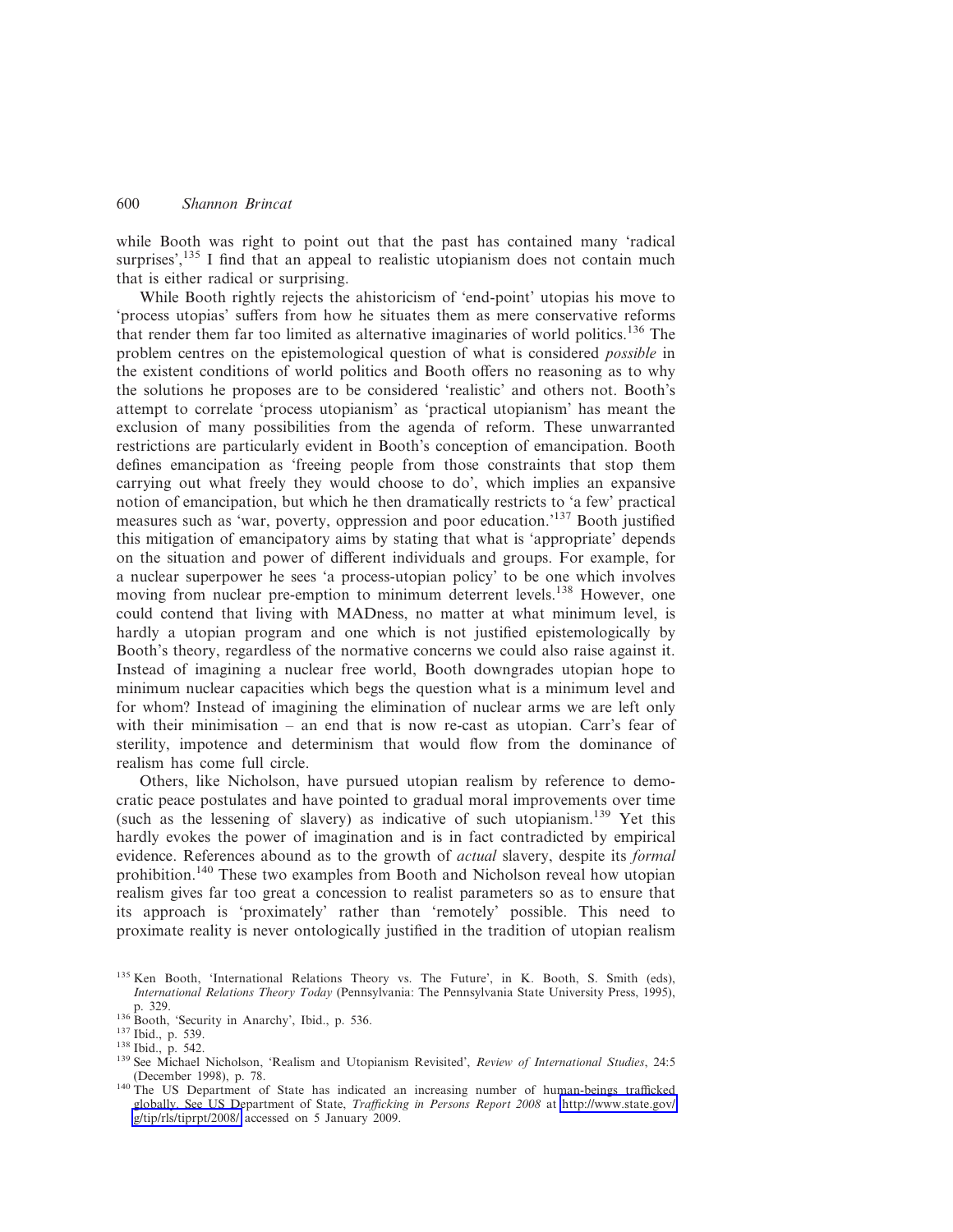and has rendered the worst features of world order to remain unopposed by it. So while Booth asks us to 'confront the rigidity that is in our minds' in making his appeal to utopian realism, one could ask the very same of the programmatic aspects of his theory.<sup>141</sup> In distinction to the confines of utopian realism, we must emphasise the need to remove utopian imaginings as far as possible from collaboration with existent dominant ideologies in order to re-appropriate imagination as an instrument of opposition and alterity. I contend that utopian realism does not sufficiently achieve this end and instead encloses political imagination within the confines of a realist agenda.<sup>142</sup>

The problems associated with the project of utopian realism largely stem from its uncritical reliance on aspects of Rawlsian morality.<sup>143</sup> The issue is not only Rawls' dubious references to the international sphere<sup>144</sup> but because the political alternatives that he derives under his veil of ignorance serve only to justify a romanticised form of liberal democracy. For Rawls, a 'realistic utopia' is a condition where the 'great evils' such as unjust war, oppression, religious persecution and slavery (note that inequality, gender and racial discriminations, and environmental problems are downplayed) have been banished through the establishment of 'just' basic institutions<sup>145</sup> – a reductionism of the utopian impulse clearly mirrored in the reformist agendas of Booth and Nicholson. The 'veil of ignorance', even as a tool for ethical abstraction, does not lead Rawls to espouse the right of all to be self-directing and autonomous beings. Rather, Rawls leaves in place the operation of the 'difference principle' and all the iniquitous outcomes that flow from it. All that Rawls imagines is a place where persons have an equal right to 'basic liberties' which is hardly an extension on century's old liberal conceptions regarding rights endowment. Further problems centre on his Eurocentric conception of what constitutes a 'well-ordered society', the penultimate standard of which is the ideal, modern, liberal state – though he does suggest that other forms could also qualify.<sup>146</sup> As such, Rawls' merely validates the existent, bereft of its many possibilities for emancipation. So despite Brown's insistence that 'nothing has been compromised' in Rawls' attempt to balance realism and utopianism, $147$  it is obvious that the promise of more radical types of reforms, what Moylan has called the *demand for the impossible*, is completely absent in Rawls' formulaic system. This is reflected in Rawls' own admission that his utopia does not settle for a 'compromise' between power and justice 'but sets limits to the reasonable exercise of power.'148 What this reveals is the intrinsically negative character of Rawls' 'realistic utopia' in that it seeks to make only 'reasonable' limitations to the exercise of power and therefore precludes the imagination of any alternatives outside that very framework.

- 
- 
- 

- 
- <sup>145</sup> John Rawls, *The Law of Peoples* (Cambridge MA: Harvard University Press, 1999), p. 126.<br><sup>146</sup> John Rawls, *A Theory of Justice*, (revised edition), (Cambridge MA: Belknap Press of Harvard University, 1999), pp. 52,
- <sup>147</sup> Chris Brown, 'The construction of a "realistic utopia" John Rawls and international political theory', *Review of International Studies*, 28:2 (2002), p. 20. <sup>148</sup> Rawls, *The Law of Peoples*, p. 6.
- 

<sup>&</sup>lt;sup>141</sup> Booth, 'Security in Anarchy', p. 545.<br>
<sup>142</sup> See Moylan, *Demand the Impossible*, p. 20.<br>
<sup>143</sup> See Booth, 'Security in Anarchy', p. 538.<br>
<sup>144</sup> See Thomas Pogge, 'Recognised and Violated by International Law: The Hu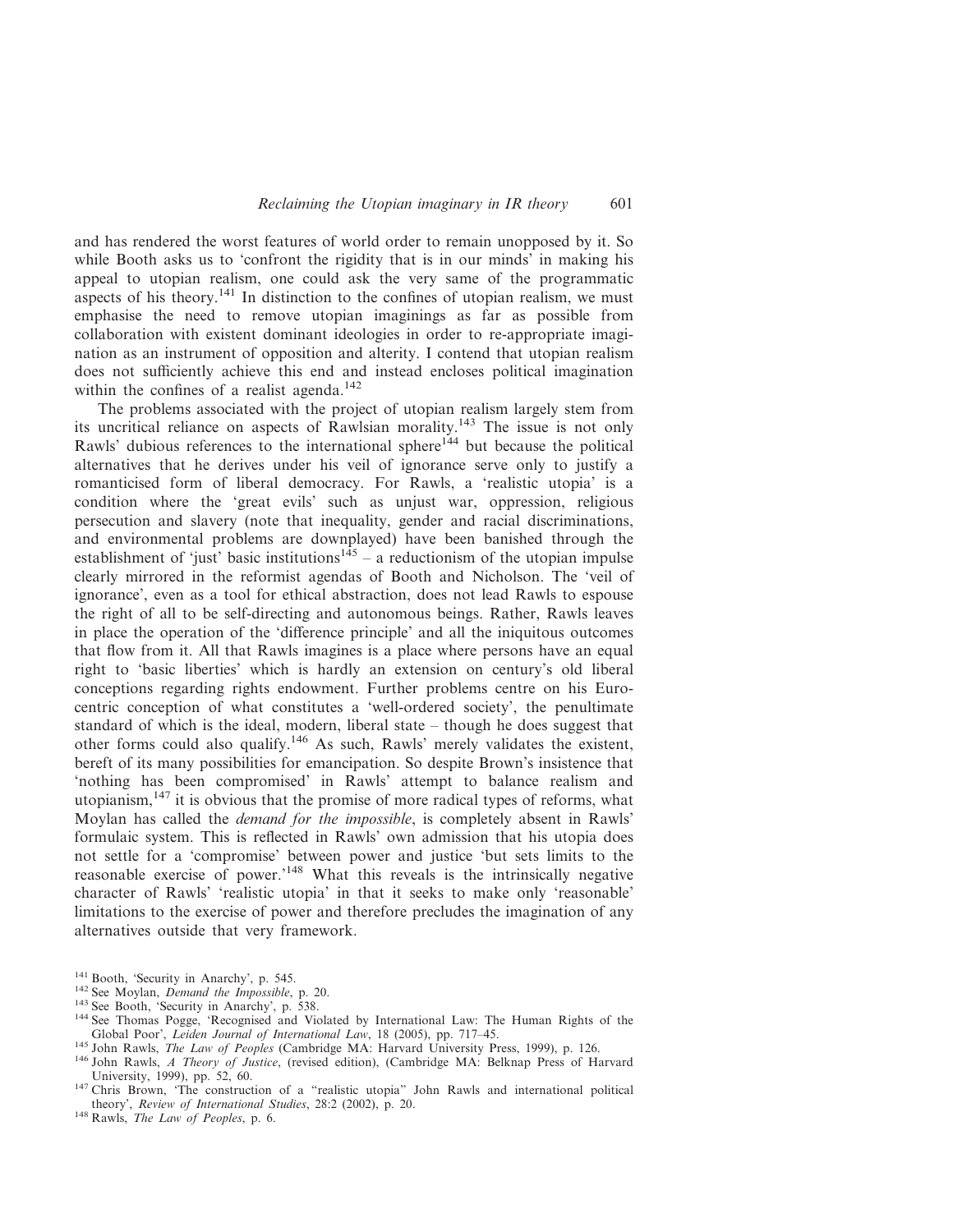### **Towards an open-dialectical utopian imaginary**

'Picturing this "good day" is the first step into a modern utopia; then you will have to seek the conditions which can bring about this "good day".'

## Bertrand de Jouvenal<sup>149</sup>

As we have seen from the above discussion, the case against utopianism in both realism and political philosophy is relatively weak. The brunt of the realist criticism is applicable only against blueprint utopias, a concept long jettisoned in Utopian Studies, and rather than confirming the irrelevance of utopian thought, reveals a powerful realist/utopian dialectic that affords an important role for the utopian imagination in world politics. Having already illustrated the problems with the anti-utopian thesis, I wish in this final section to highlight the positive aspects of the utopian imagination and how it may serve to widen the ambit of IR theory. While there are certainly limitations to utopian thinking,  $150$  the vehemence of utopia's critics has meant that they have inadequately reflected on the constructive, ideational role that the utopian imaginary can play. As expressed by de Jouvenal above, picturing the 'good day' is the first step in leading to progressive change and in this way the utopian imagination and the search for the 'real' conditions for their fulfilment are mutually related. It is this fantasising power of imagination that is the productive element of utopianism, its projection of novel solutions to current problems that broadens the horizon of our conceptions of possibility and offers long term goals to our endeavours in world politics. It is in exercising this long-dormant imaginative function that can *envision* the future that is the crucial feature, and benefit, of utopian thought.<sup>151</sup>

In distinction to futurism which extrapolates from the conditions of the present a prognostication for the future (and thus absorbs the stifling conditions of the present),152 the *open-dialectical utopianism* advocated here, maintains a nondeterministic view of the world. It is characterised by a belief in the possibility of progressive development through the capacity of human reason to help shape social conditions, to *pull* the process of change from in front.<sup>153</sup> In distinction to blueprint utopias, the key benefit of the utopian imaginary is what Kateb has described as its ability in setting the *tone* of what life in utopia *could be*. It crowns Proteus the symbol of utopianism by embodying self-expression, mutability and responsibility to the changing needs of future generations,<sup>154</sup> alongside Prometheus as the elemental figure symbolising the imaginative inventive capacities of

<sup>149</sup> Bertrand de Jouvenal, 'Utopia for Practical Purposes', in Manuel (ed.), *Utopias and Utopian*

<sup>&</sup>lt;sup>150</sup> The dangers include the 'hubris of imagination', how we may sully the future with our own deformed and/or repressed sociality and 'voluntarism', how utopianism may over-estimate the capacity of humankind to actualize change. See Mannheim, *Ideology and Utopia*, pp. 234–5; Jameson, 'Utopianism and Anti-Utopianism', in the *Jameson Reader*, p. 385; Goodwin, Taylor, *The Politics*

*of* Utopia, p. 253.<br><sup>151</sup> Jameson, 'Introduction/Prospectus', in *Jameson Reader*, p. 363.<br><sup>152</sup> Murray Bookchin, *The Ecology of Freedom* (Alo Alto, CA: Cheshire Books, 1982), pp. 344–7,<br>quoted in Moylan, *Demand the Imp* 

quoted in Moylan, *Demand the Impossible*, p. 203. <sup>153</sup> Hudson has identified four functions of utopian thought; the *cognitive*, *educative*, *anticipatory*, and *causal*. See W. Hudson, *The Marxist Philosophy of Ernst Bloch* (London: Macmillan, 1986), p. 51. Levitas has added another function, the 'articulation of dissatisfaction'. See Levitas, *The Concept of*

<sup>&</sup>lt;sup>154</sup> On the symbolism of Proteus see George Kateb, 'Utopia and the Good Life', in Manuel (ed.), *Utopias and Utopian Thought*, pp. 240, 256.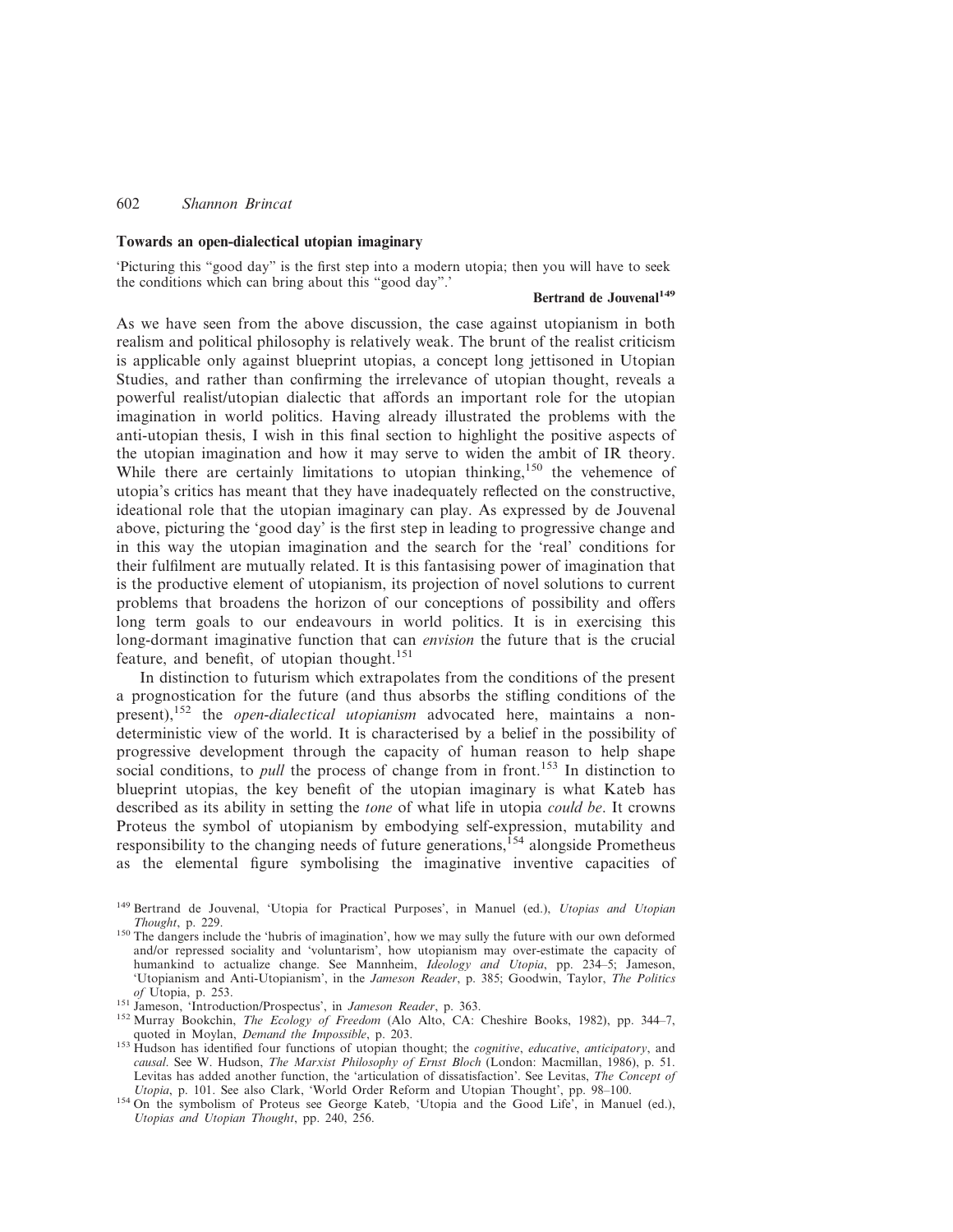humankind. The benefit of such plurality and openness regarding conceptions of utopia is that by hypothesis we can explore the normative content of each claim without the evasiveness, subterfuge and sophistry that typically accompany such debates. Moreover, the benefit of placing imagination as central to theorising is that it requires one to labour on exactly what they are *really* seeking and in so doing reveals the theorists own values and dreams of a 'better world<sup>155</sup> – questions typically camouflaged in mainstream approaches to IR. The ontology of utopianism is thus a theoretical advancement over the value 'shyness' of other approaches as the examination of norms, values and ideals is the central purpose of its philosophical inquiry and it openly confronts such issues discursively. People can respond to the idola of any given representation of utopia – they can accept, reject, contest or modify its ruminations – and through their capacity to react creatively on their environment, develop 'better' ways of life. Without such disclosure, theories would lack an account of their own projections which would make the particular measures or ends that they offer justifiable.<sup>156</sup>

What utopian thought enables is the opening up of debate on choice and possibilities in a world that postmodern thinkers like Derrida and Foucault have correctly described as being 'undecidable'<sup>157</sup> and 'open'.<sup>158</sup> Tillich has labelled this the 'anticipatory inventiveness' of utopianism and describes how it 'opens up' possibilities of human fulfilment that may have otherwise been lost.<sup>159</sup> Tillich's account is important because it sets up a dialectic between the positive and negative meanings of utopia, between truth/untruth, fruitfulness/unfruitfulness and power/impotence. In Tillich's view, to reject utopianism outright would be to reject what human artifice and invention are now capable of  $1^{160}$  Humankind today can strive for conditions of freedom hitherto unthinkable, yet the perception of the capabilities of our rational faculties has degenerated to such an extent that many approaches tacitly accept the positivist dogma that only that which is objectively verifiable can be considered sufficiently *non-utopian* to be an erstwhile object of human endeavour.<sup>161</sup> This pervasive scepticism unnecessarily limits the possibility of betterment to objective content alone and narrows the horizon of possibility to within the parameters of acceptability set by representatives of the *status quo* themselves.

The question is why the human political imagination is still so impoverished and denies itself the ability to theorise on 'better' conditions, given that it is today potentially so liberated from material constraints?<sup>162</sup> Instead of nihilistic despair or

- <sup>155</sup> See Arthur B. Shostak, 'Introduction', in A.R. Shostak (ed.), *Viable Utopian Ideas* (New York: M.E. Sharpe, 2003), p. 3 and Bertrand de Jouvenal, 'Utopia for Practical Purposes', in F.E. Manuel (ed.), Utopias and Utopian Thought, p. 221.
- 
- <sup>156</sup> Lewis Mumford, *The Story of Utopias* (New York: Viking Press, 1974), pp. 194, 254.<br><sup>157</sup> James Derrida, 'Hospitality, Justice and Responsibility', in R. Kearney, M. Dooley (eds), *Questioning Ethics* (London: Routl
- <sup>158</sup> Michel Foucault, *The Order of Things: An Archaeology of the Human Sciences* (London, Tavistock Publications, 1984), pp. 56–7.
- <sup>159</sup> While I accept this aspect of 'inventiveness' identified by Tillich, I reject his account of a telos within utopianism and his transcendental 'synthesis'. See Paul Tillich, 'Critique and Justification of Utopia', in F.E. Manuel (ed.), *Utopias and Utopian Thought*, pp. 296-302.
- 
- 
- <sup>160</sup> Kateb, *Utopia and Its Enemies*, p. 12.<br><sup>161</sup> Kant, 'What is Orientation in Thinking', in Reiss (ed.), *Kant: Political Writings*, p. 248.<br><sup>162</sup> See Lewis Mumford, 'Utopia, The City and The Machine' in F.E. Manuel (e *Thought*, p. 10.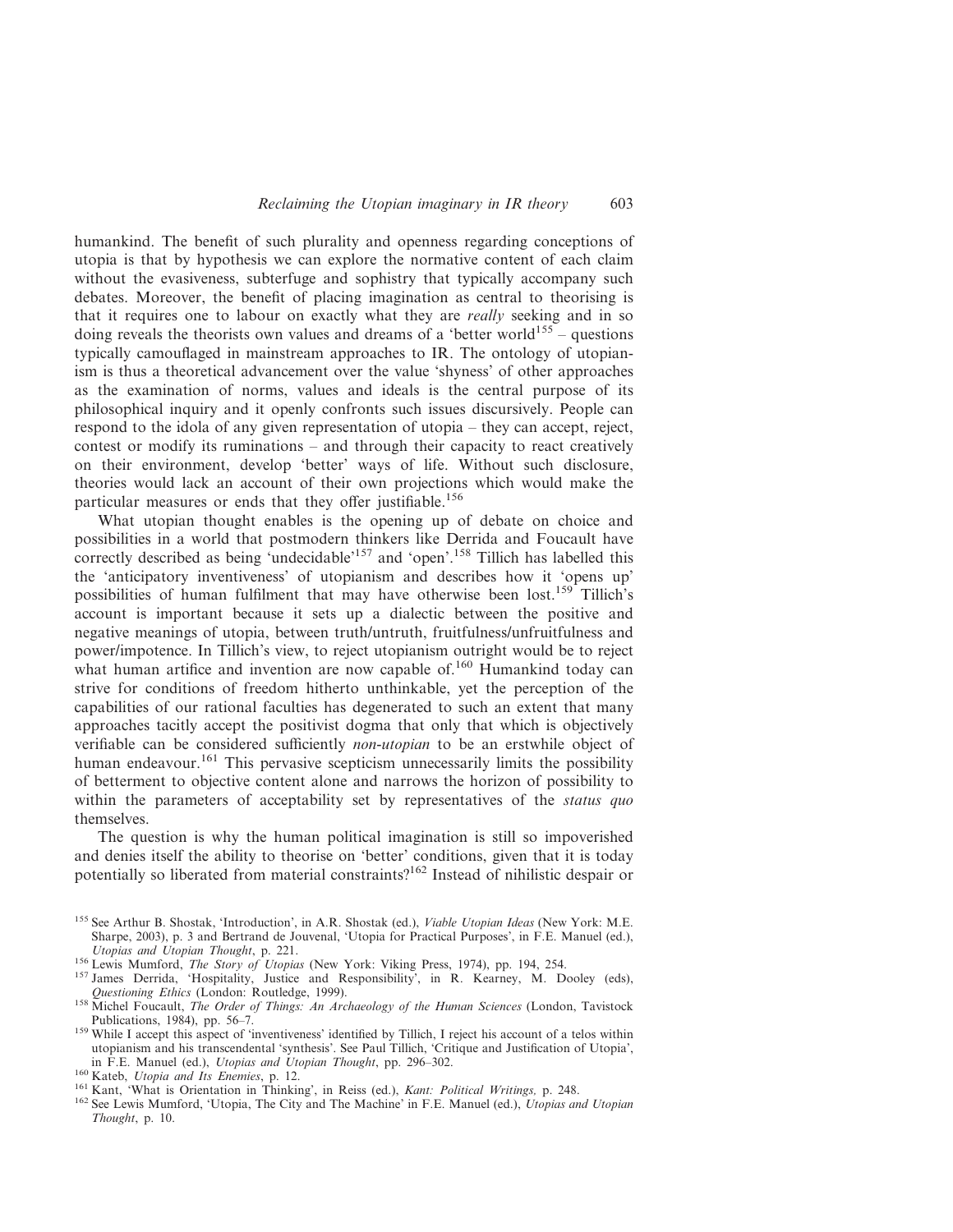the acceptance of the immutability thesis, the question should be what are *we* now to do with *our* knowledge and power?<sup>163</sup> The problem is that IR theory remains reticent to re-evaluate utopianism based on its earlier rejection of the tradition by classical realism. Such obstinacy has left little room for conceptual movement. Seeing as though anti-utopianism has been a central ideological pillar upholding the existing world order this reticence is hardly unsurprising. Yet, any one of the counterfactuals of the realist position demonstrated in this article should be enough to warrant an urgent reappraisal of the viability of utopian thought in IR. The problem for the future development of world politics is that without imagination and visions of betterment, our conceptualisation of world politics will soon become, as Mumford quipped, 'empty of useful furniture' and the choice will no longer be one between *no place* or a *good place*, but *nothingness*. <sup>164</sup> As such, I posit that we must examine our political imaginations anew and explore utopian ideals that could assist in reconstituting our political landscape towards 'betterment'.

Fortunately, recent developments have shown a resurgent interest in the topic of utopianism. Of note is a new compilation by Hayden and el-Ojeili who have described utopianism as involving the 'triple task' of subjecting the politics of the present to critique, imagining alternative human communities and preventing the foreclosure of political possibilities in the present and future. These writers have posited that globalisation is replete with positive potentials for the fundamental transformation of the world *if* IR theory is able to overcome its 'presently existing limitations of imagination'.<sup>165</sup> Moreover, a recent paper by Ian Hall has argued that IR could yet benefit from the utopian construction of 'imaginary worlds'.166 These works have been paralleled with recent studies in political philosophy, Marxian studies and even game theory, not to mention the significant developments in Utopian Studies itself.<sup>167</sup> However, while these recent works offer fundamental insights, they do not make central the *imaginative* aspects of the utopian project which, to this writer at least, gives meaning and purpose to the very notion of *Eutopia* as 'no place and a good place'.<sup>168</sup> For example, Hall limits the purview of utopianism to a method of critique through comedic and satirical portrayals of existing socio-political reality rather than defending the potential of utopian imagination to envision the 'good life' as a legitimate aspect of IR theory.169 A similar problem has arisen in a recent piece by Elshtain which makes some astute observations highlighting the problems associated with realism's

<sup>&</sup>lt;sup>163</sup> Mumford, *The Story of Utopias*, p. 109.<br><sup>164</sup> Ibid., pp. 267–9.<br><sup>165</sup> Patrick Hayden, Chamsey el-Ojeili, *Globalisation and Utopia*, forthcoming, 1.<br><sup>166</sup> Ian Hall, 'The Utopian International Society and its Enemie

<sup>&</sup>lt;sup>167</sup> For examples in political philosophy see Michael Kenny (ed.), 'Special issue: Utopianism in western political ideology', *Journal of Political Ideologies*, 12:3 (October 2007). For Marxian inspired accounts see Levitas, *The Concept of Utopia*. For game theory see Matthew Braham, Frank Steffen, 'Power and Freedom in Utopia: A Parable of a Simple Game', (paper submitted to the Annual

<sup>&</sup>lt;sup>168</sup> See Eva Brann, "An Exquisite Platform": Utopia', *Interpretation: Journal of Political Philosophy*, 3:1 (Autumn 1972), p. 9.

<sup>&</sup>lt;sup>169</sup> While all forms of satire imply an alternative world which the author intrinsically ascribes a certain 'betterness' to, to reduce utopianism merely to a satirical literary device would seem to *confine* the role of the utopian imaginary, to render utopianism obsolete and to limit the horizons of political *possibility*. Moreover, satire is thoroughly immanent, it criticises only existing forms and is culturally bound. On its own, satire projects an alternative only implicitly and negatively. Satire can reveal the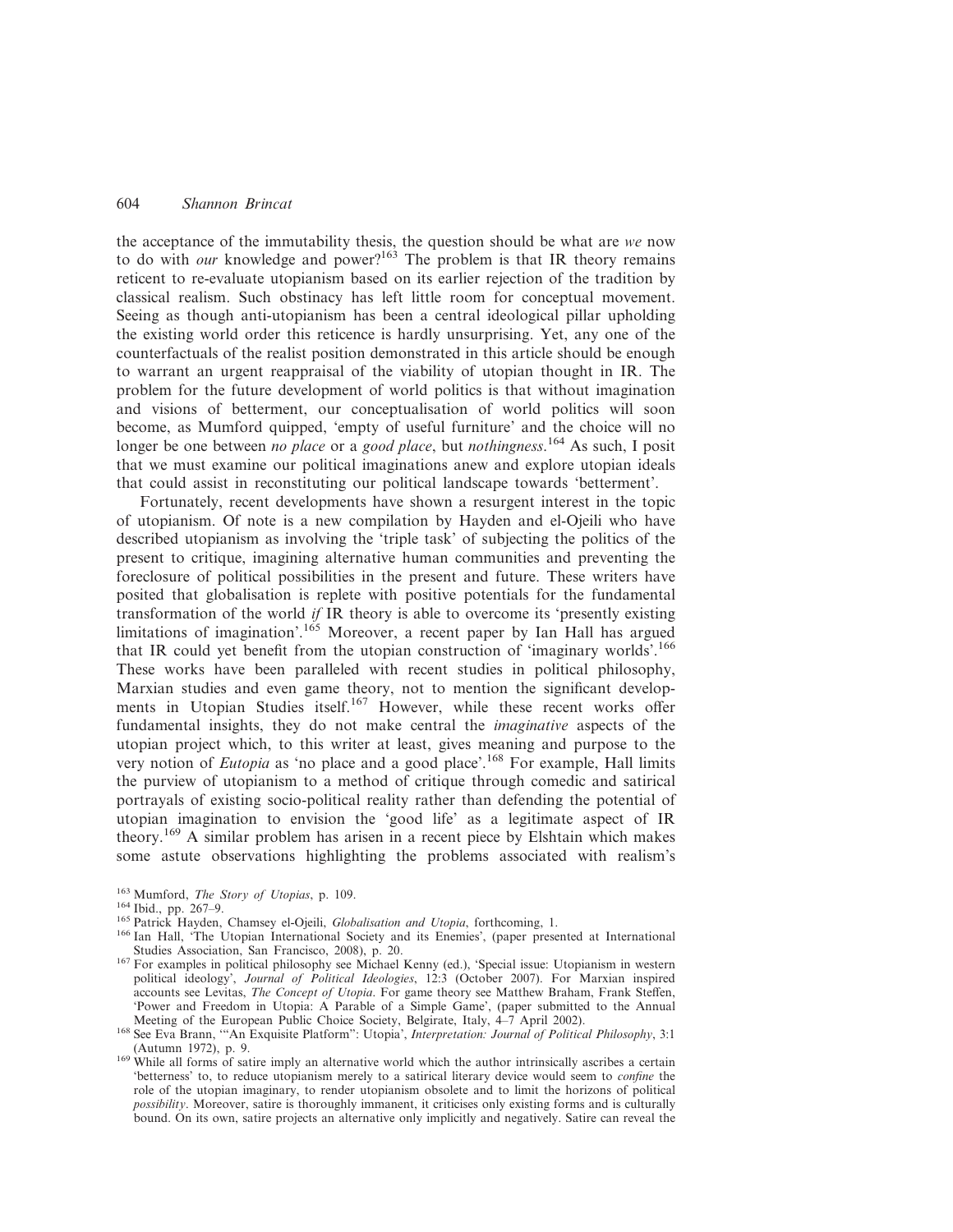reliance on the Hobbesian imaginary but then seems to call for the re-invention of an Augustinian framework rather than appealing to the utopian imagination as a creative influence in world politics. $170$ 

Under the approach advocated here, utopianism is not some passive device but an active ideal that makes central the notion that we are *co-creators* of our world who possess the ability to generate the visions and conditions of a remarkably appealing world.171 Utopia is not considered a closed system where future developments are precluded. Instead, utopianism becomes a 'mental exercise on lateral possibilities<sup> $2172$ </sup> – a process, rather than a framework. However, this form of processual, open-dialectical utopianism does not fall into the false duality between timeless ideals and temporal reality that so troubles utopian blueprints, nor does it suffer from the dubious normative compromises that so infects the tradition of utopian-realism. It escapes the disillusionment that comes from such approaches because it suggests that what is hoped for changes throughout history and need not unduly constrain its imaginary to what others perceive as precluding change. This preserves the spirit of utopia, not its letter.<sup>173</sup> But neither does it fall prey to voluntarism because it remains aware of its embeddedness *in* the world – with all its limiting conditions – and the productive dialectical push and pull that the tension between reality and utopia engenders. This idea follows Oscar Wilde's sentiment of utopianism as the progressive realisation of innumerable *Utopias* which humanity again and again reaches the shores of, and again and again sets sail for something better.<sup>174</sup> The conceptual task is to now make the logical corrective to our definition of utopianism from one of static 'perfection' to one of indefinable limits, open-ended developments and pluralistic values, a utopianism that recognises its provisionality and partiality<sup>175</sup> just as it recognises the need to discuss these openly. Only in this way, can utopianism move with the everchanging needs of the future, be resistant to theoretical monism, and continue to imagine new possibilities and hope.

Taking this open-dialectical approach, contemporary utopian thought can circumvent its two principle criticisms; that such models create systems of rigid conformity or possess a totalising conception of the 'good life'. In distinction to Plato's attempt to render his *Republic* immune to change, the ceaseless process of self-transformation is placed at the very heart of the utopian project.<sup>176</sup> Similarly,

absurdities in existing socio-political life, but it cannot project an alternative and is therefore

<sup>&</sup>lt;sup>170</sup> Elshtain, 'On Never Reaching the Coast of Utopia', p. 163.<br><sup>171</sup> Carroy U. Ferguson, 'The Conscious Use of the "Mirror Effect": Co-Creating a Utopian World', in Shostak (ed.), *Viable Utopian Ideas*, p. 84.

<sup>&</sup>lt;sup>172</sup> Frank E. Manuel, 'Introduction', in Manuel (ed.), *Utopias and Utopian Thought*, p. x, citing Raymond Ruyer, *L'Utopie et les utopies*, p. 9.

<sup>&</sup>lt;sup>173</sup> Jacoby, *Picture Imperfect*, p. xiv. 174 Julie 2016 p. 9. 174 This analogy should not be taken seen as defining utopia as a 'beyond' but as something that is strived for and whose concept and content changes anew. Oscar Wilde quoted in Levitas, *The Concept of Utopia*, p. 5.

<sup>&</sup>lt;sup>175</sup> Levitas has gone so far as to employ the phrase 'Imaginary Reconstitution of Society' (IROS) to avoid any ideological baggage that surrounds 'utopianism'. Levitas, 'Looking for the blue', pp. 289, 300. There are considerable affinities with Hayden and el-Ojeili's volume which also promotes utopian images that are 'self-reflexive, pluralistic, explicitly politico-normative' and which remain 'committed to the utopian desire for radical social change, human emancipation, and the expansion of possibilities for world-creation.' See Hayden, el-Ojeili, *Globalisation and Utopia*, p. 2.

<sup>&</sup>lt;sup>176</sup> See Mumford, 'Utopia, The City and The Machine', in Manuel (ed.), *Utopias and Utopian Thought*.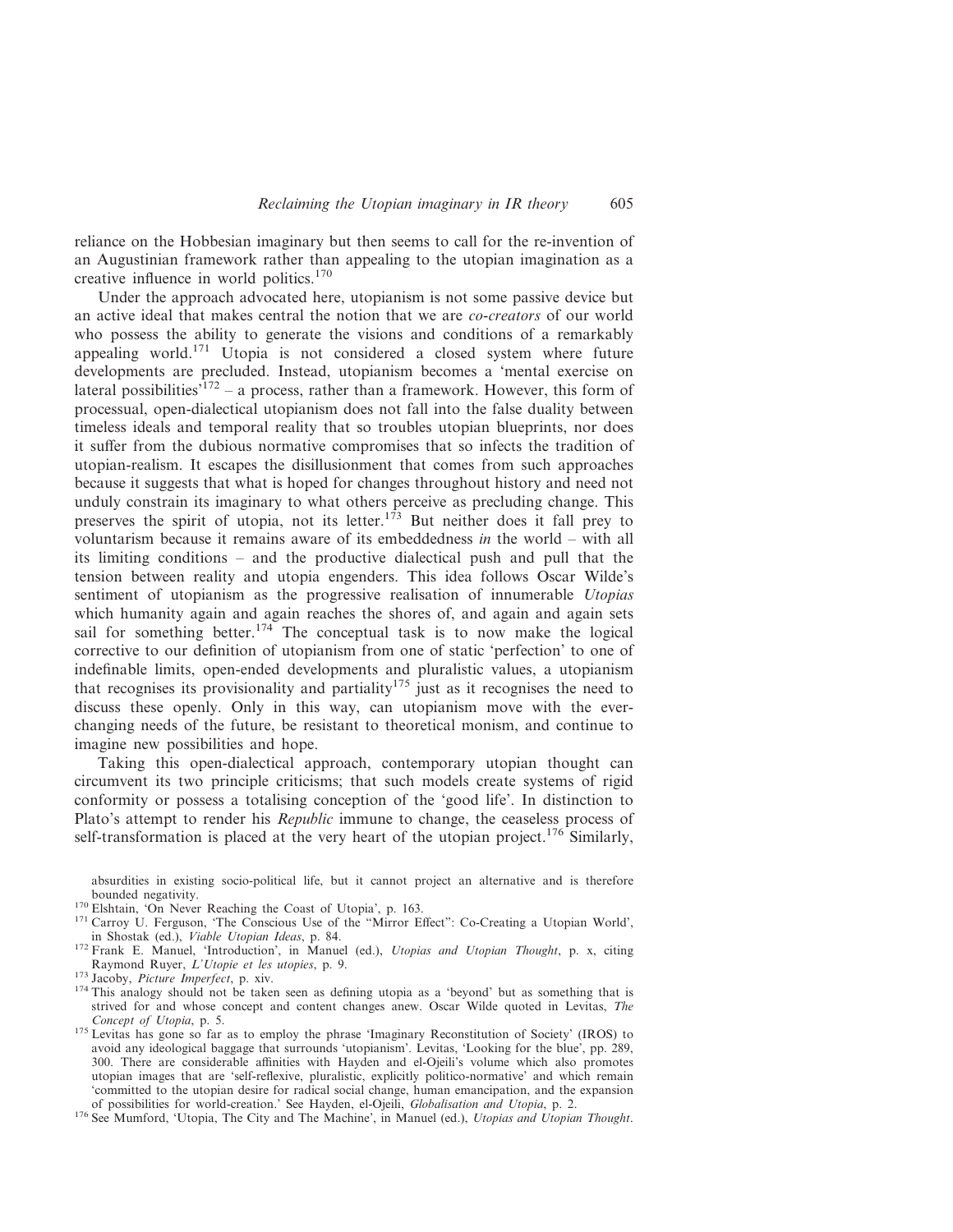open-dialectical utopianism need not rely on the problematic assumption of a universal harmony of interest that, in the words of Engels, purports to emancipate 'all humanity at once'.177 It is not concerned with establishing a realm of uniformity set for all time but rather with initiating a self-consciously directed course of dialectical development that forms and re-forms the conditions of human emancipation. Such sentiments are echoed by Geras who provides for a 'modest' platform of utopia that is concerned with a life of free self-development<sup>178</sup> and Fournier, who is concerned with creating the material conditions for the cultivation of possibilities and (re)claiming control over the ways in which we organise our lives; a 'movement of hope'.<sup>179</sup> This open-dialectical utopianism would resist closure around any touted "best" alternative and instead exist in a dialectical tension created by the juxtaposition of multiple possibilities.180 Pursuing 'betterness' however, should not be taken as limiting the utopian imaginary to mere reformism, or to risk its attenuation by losing sight of the sublime as a possibility.<sup>181</sup> Rather, the term *betterment* should be seen as alluding to the impermanence of change and the ongoing renewal of conceptions of 'betterment' (and of the movements towards it) and not as a limitation on what is considered actually possible.

In similar fashion, Harvey has called utopian imagination the 'signifiers of our desires<sup> $182$ </sup> – a recurring motif in his attempt to construct a utopianism that is explicitly 'spatiotemporal.' For Harvey, this involves the operation of 'imaginative spatial play' to achieve specific moral and social goals, an endless experimentation with the possibilities of spatial forms that allows for the exploration of alternative and emancipatory strategies.<sup>183</sup> This 'play' does not evoke a static emancipatory process but is a dialectical movement that remains rooted in our present possibilities while at the same time pointing towards different trajectories. Harvey draws much inspiration from Unger's work on utopia which looked to alternatives that emerge out of the critical and practical engagements from within existing institutions. In this way, Harvey and Unger believe that by changing our institutions we can change ourselves; and through the desire to change ourselves, we can alter our institutions. They do not therefore present a picture of a perfect society but instead look towards the potential for the conscious 'redrawing' of our maps of possibility and desirable forms of human association'.<sup>184</sup>

Similarly, Levitas has sought to clarify and provide a new definition of utopia which she frames under the constellation of 'the education of desire'.<sup>185</sup> She finds that while the content, form and function of utopias may change over time that the constant element in utopian thought is the expression of *desire* for better ways of being and living.<sup>186</sup> It is by reflecting on these desires which are left unfulfilled in

<sup>&</sup>lt;sup>177</sup> Frederick Engels, *Socialism: Utopian and Scientific* (Peking: Foreign Languages Press, 1975), p. 48.<br><sup>178</sup> Norman Geras, 'Minimum Utopia: Ten Theses', *Socialist Register* (2000), p. 3.<br><sup>179</sup> Valerie Fournier, 'Utop p. 187. See also Valerie Fournier, in M. Paker (ed.), *Utopia and Organisation* (London: Blackwell,

<sup>2002).</sup> <sup>180</sup> Ibid., pp. 182, 187. <sup>181</sup> Vincent Geohegan, 'Utopia, Religion and Memory', *Journal of Political Ideologies*, 12:3 (October

<sup>&</sup>lt;sup>182</sup> David Harvey, *Spaces of Hope* (Edinburgh: Edinburgh University Press, 2000), p. 195.<br><sup>183</sup> He elsewhere labels this as dialectical utopianism. Ibid., p. 182.<br><sup>184</sup> Ibid., p. 186.<br><sup>185</sup> Levitas, *The Concept of Utop*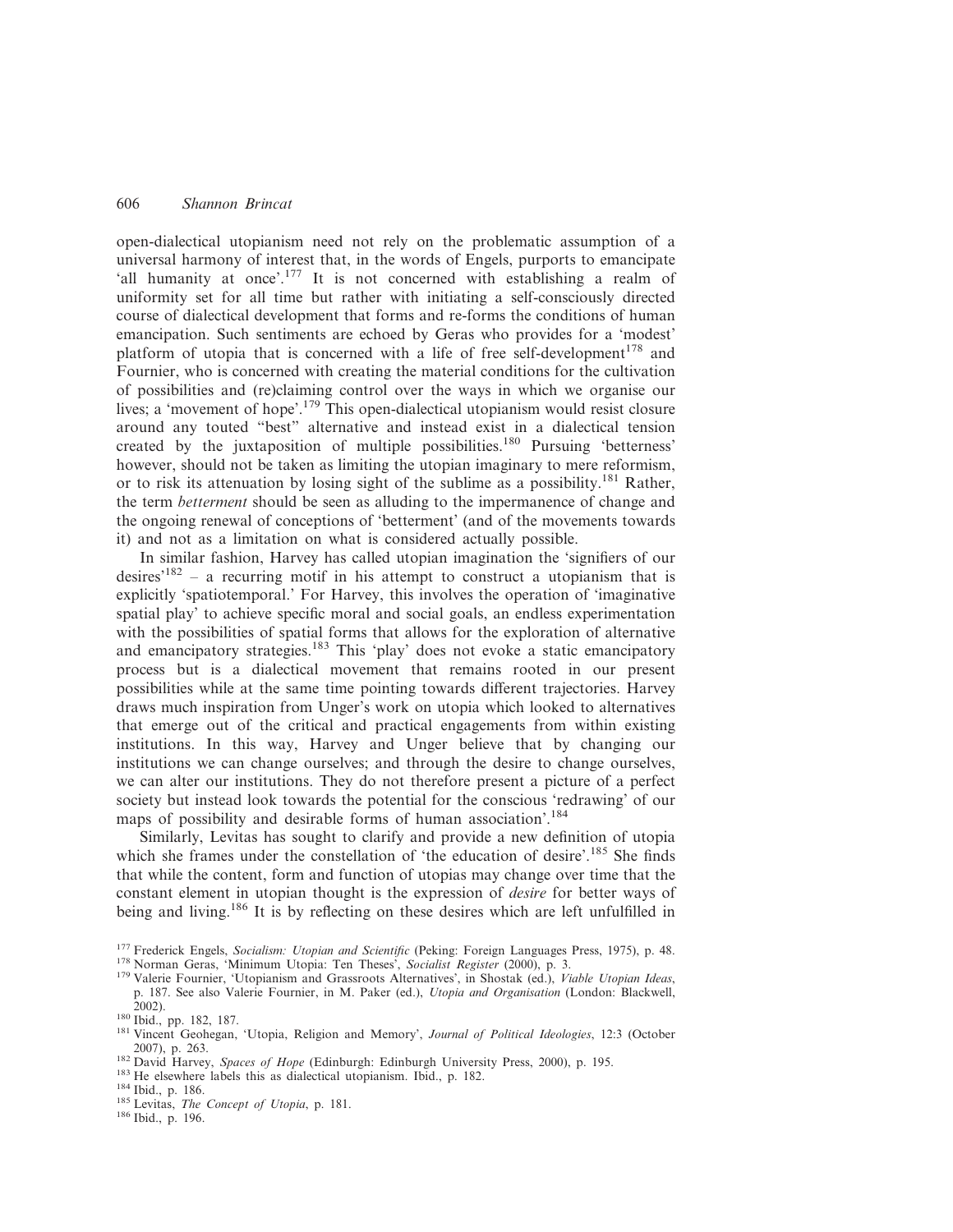existing conditions that opens the space that utopia occupies.<sup>187</sup> She considers a broad rather than restrictive definition of utopianism to be essential and holds that utopia need not necessarily be immediately possible.<sup>188</sup> Instead, she allows for the freeing up of the 'explorations of desire' so that utopias only have to present transition as being a vaguely defined event – a *possibility* rather than *inevitability*. Moreover, she seeks to avoid imbuing utopia with normative content so that it is not seen as being necessarily oppositional. By changing focus from an understanding of utopia as relating specifically to form to one of desire and imagination, Levitas enables us to explore changes in the form of utopia over time and cultures.<sup>189</sup>

What flows from this emphasis on utopian imagination is the acknowledgement that solutions need to be created – they will not arise automatically from historical and economic developments alone, nor are they precluded by alleged selfperpetuating world systems. This *imagining* of alternate worlds is the productive role that utopianism can play in expanding the focus of IR theory. Its most salient feature is its rejection of historical necessity (including realism's immutability thesis) and its appeal to constructive human thought and agency in emancipating the present and building the future. In this way utopianism can become an instrument of praxis by motivating change and evoking in the imagination *another* place where obstacles to freedom are removed and other freedoms gained.<sup>190</sup> The power of utopia is, like Kierkegaard said of the will, 'the passion of possibility', <sup>191</sup> and it is this key characteristic, found nowhere else in political theory, that underlies the importance of utopianism as the realm of imagination and possibility in IR theory. This does not mean, like Engels remarked, that the theorist has to 'serve the reader on a platter the future historical resolution of the social conflicts which he describes<sup>192</sup> but it does mean that the vision of utopia that animates the critique of existing society should be made explicit because it remains the underlying motive of the theory whether it is explicitly stated as such or not. The goal is to render alternatives more *vivid* and less *fixed*. <sup>193</sup> Such an approach would emancipate IR theory from its *aporia*, the false duality between political reality and political imagination which condemns political thought to the pillories in which it is transfixed between an inability to think practically or imaginatively about its object or its purpose.

This open-dialectical utopianism evades totalitarianism by being open in its discourse and plural in its imaginings – the *Utopians* of Sir Thomas More, it must be noted, did not assert that theirs was a model amenable to all.<sup>194</sup> This open-dialectical utopianism can remit a myriad of interpretations within it, all of which envisage 'betterness'.<sup>195</sup> In this form, utopianism is a social process in which

- 
- 
- 187 Ibid., pp. 2, 7–8.<br>
188 Ibid., pp. 178–80, 197.<br>
189 Ibid., pp. 197–8.<br>
190 Frank E. Manuel, 'Introduction', in F.E. Manuel (ed.), *Utopias and Utopian Thought*, p. xi, quoting<br>
190 Frank E. Manuel, 'Introduction', in
- <sup>191</sup> Søren Kierkegaard quoted in Edward Rothstein, 'Utopia and Its Discontents', in Rothstein (et al.).,
- *Visions of Utopia*, p. 14.<br><sup>192</sup> Frederick Engels, 'Letter to Minna Kautsky', in *Marx and Engels on Literature and Art* (Moscow:<br>Progress Publishers, 1976), p. 88.
- 
- 
- <sup>193</sup> Margaret Mead, 'Towards More Vivid Utopias', *Science*, 126 (1957), pp. 957–61.<br><sup>194</sup> See Ian Hall, 'The Utopian International Society and its Enemies', p. 19.<br><sup>195</sup> J.C. Davis, *Utopia and the ideal society: A Stud* Cambridge University Press, 1979), p. 13.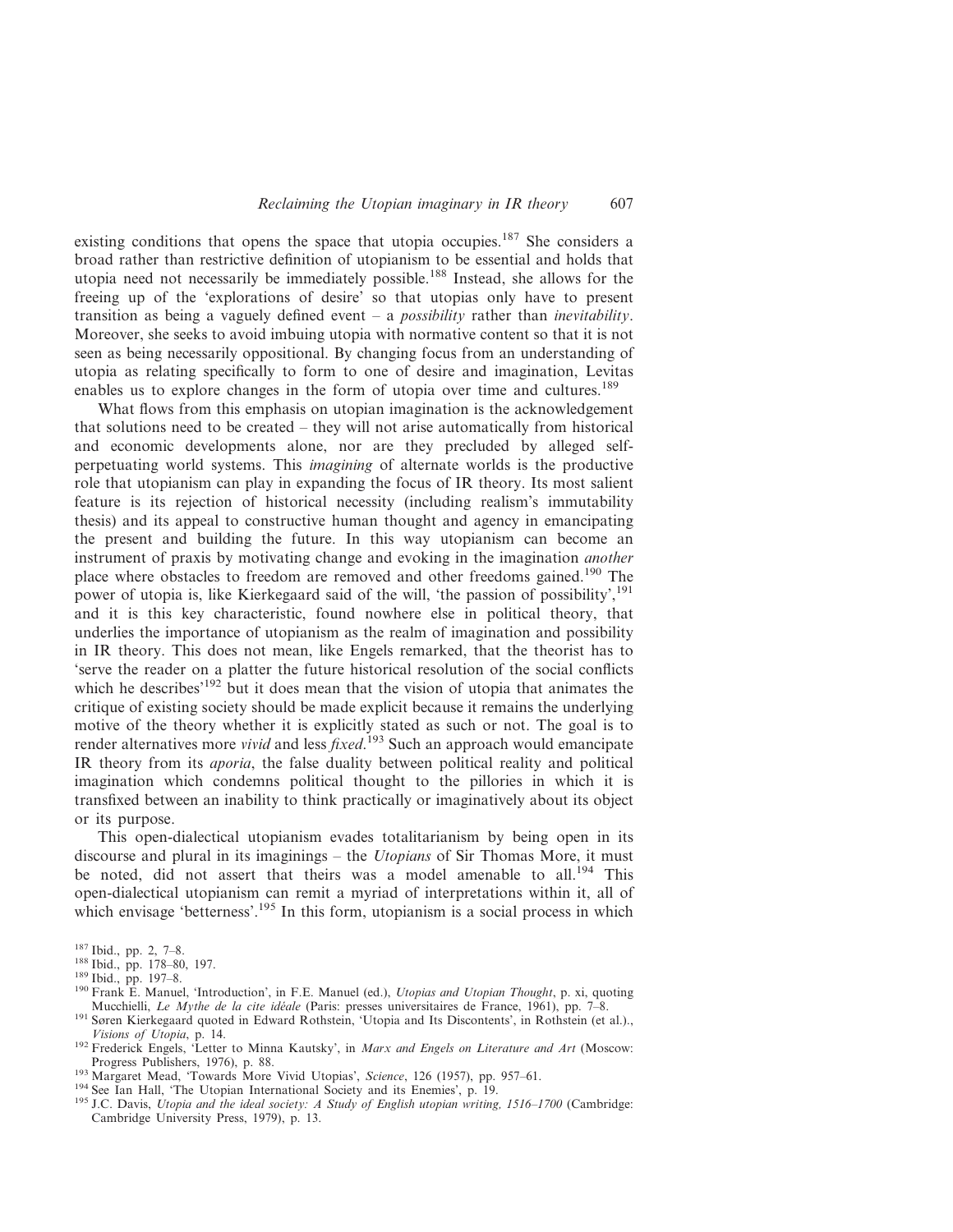we develop our ideas through open, practical dialogue<sup>196</sup> – the point is to ensure that all can and do give voice to their imagination, openly and discursively. As expressed by Jameson, the utopian imaginary does not promise a humanity of perfection but one released from the multiple determinisms of history (economic, political and social), in order to be free to do whatever humanity wants with the intersubjective relationships within it.<sup>197</sup> We must accept the limits of utopianism and openly acknowledge all utopian accounts as transitory, partial, preliminary, ambiguous, something that we can all judge, and to whose finitude we admit.<sup>198</sup> It is this openness that allows the ongoing development of different imaginations of utopia. As we all co-create reality it is through processes of dialogue that both the utopian author and their conception of the 'good life' will change, and in so doing, will open up completely new kinds of political community, new utopian shores.<sup>199</sup>

#### **Conclusion**

'With the relinquishment of utopias, man would lose his will to shape history, and therewith his ability to change it.'

#### **Karl Mannheim200**

While the truism holds that all we can say with certainty about the future is that it will not be same as the present, $2^{01}$  this does not mean that we cannot imagine and work towards alternative ways of being that are envisioned to be normatively, ethically and materially superior to our current ways of existence. Arguably, present conditions can provide far more fertile grounds than existed for classical conceptions of utopia<sup> $202$ </sup> and yet the old prejudices regarding the perceived limitations to what is considered politically possible hold fast, mooring our minds to the banality of realism. IR theory remains a field of human endeavour in which its dominant theorists collectively deny our ability to imagine and create better conditions for ourselves. To think that what we have now is the very limit of our abilities and that alternatives are impossible or potentially dangerous are both disempowering and ossifying notions that merely safeguard the *status quo*. The point is well made by Nicholson who asks that if we can have hypotheses that are thought to be the basis for a 'better' society in other disciplines, then why can't we do this also in international affairs?203 Unless we are certain that we have exhausted our abilities to recreate ourselves, then imagination still has a fundamentally important role to play in IR theory.

Today the task is not to erect presupposed and unverifiable barriers to what we can explore but to give expression to our utopian imaginations in a cogent and

- <sup>200</sup> Mannheim, quoted in Rothstein, 'Utopia and Its Discontents', in *Visions of Utopia*, p. 14.<br><sup>201</sup> Manuel, 'Introduction', in Manuel (ed.), *Utopias and Utopian Thought*, p. xiv.<br><sup>202</sup> See Mumford, 'Utopia, The City
- 
- 

<sup>196</sup> Roger Paden, 'Marx's Critique of the Utopian Socialists', *Utopian Studies*, 13:2 (Spring 2002), p. 83

<sup>&</sup>lt;sup>197</sup> Jameson, 'World-reduction in Le Guin', in *Jameson Reader*, p. 376.<br><sup>198</sup> Tillich, 'Critique and Justification of Utopia', in Manuel (ed.), *Utopias and Utopian Thought*,

pp. 306–7.<br><sup>199</sup> See Maureen O'Hara, 'Constructing Emancipatory Realities', in W.T. Anderson (ed.), *The Fontana*<br>*Post-Modernism Reader* (Hammersmith: Fontana Press, 1996), p. 151.